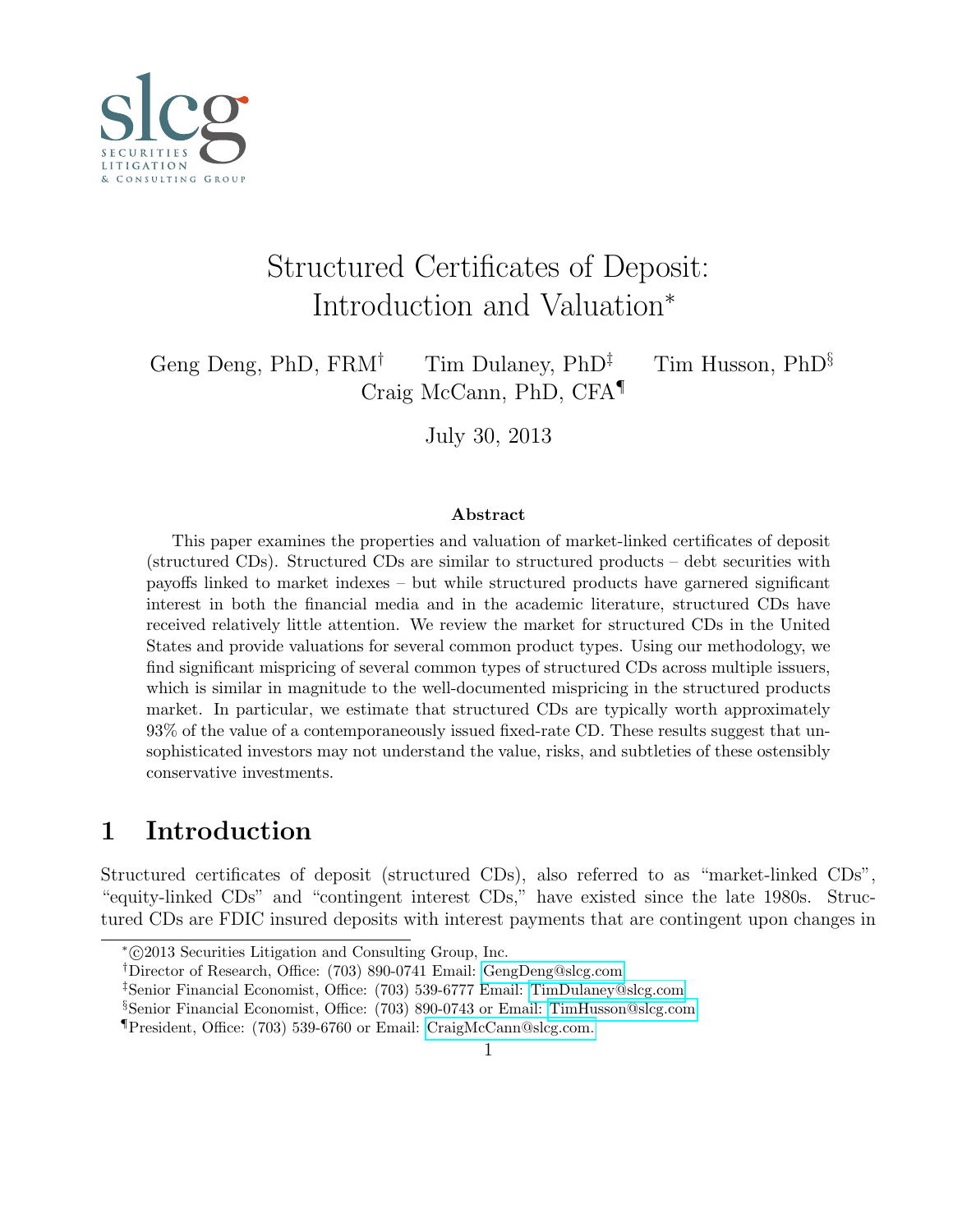the levels of indexes, individual equities, and interest rates, or combinations of indexes, individual equities, and interest rates.

Investors in structured CDs have been described as 'risk-averse' and 'conservative,' but "dis-satisfied with the rates available in the traditional fixed-income space.<sup>"[1](#page-0-0)</sup> A recent study conducted by the International Organization of Securities Commissions found that, at least in the UK, struc-tured CD investors were typically over 55 or under 35 with high household income.<sup>[2](#page-0-0)</sup> Market observers suggest that banks are issuing increasing quantities of structured CDs to compete with the low yield on traditional CDs and treasury securities. Because structured CDs are not securities registered with the SEC, the size of the structured CD market is not clear, but has been estimated to be in the tens of billons of dollars annually and growing.<sup>[3](#page-0-0)</sup>

Structured CDs typically carry FDIC insurance, but are not risk-free. The SEC has outlined a variety of risks in structured CDs, including liquidity risk, market risk, call risk, as well as special tax considerations.[4](#page-0-0) FINRA is reportedly investigating how structured CDs are sold to investors given their increasing complexity and market growth.[5](#page-0-0) The FDIC has also issued a short investor alert on structured  $CDs$ ,<sup>[6](#page-0-0)</sup> and the NYSE has provided guidance to issuers regarding sales practices and disclosures.[7](#page-0-0)

Structured CDs are similar to principal protected notes, a type of structured product that returns principal (the zero-coupon bond component) along with a potential upside (the derivative component) that depends on the value of a reference asset during the term of the note if the issuer is solvent at maturity. Like principal protected notes and other structured products, structured CDs' contingent interest payments can be replicated with a combination of option contracts. Unlike structured products, however, a stuctured CD's principal payment and "guaranteed interest payments" are FDIC insured and therefore not subject to credit risk.

There are remarkably few academic papers discussing structured CDs and the valuation of their embedded options remains largely unexplored. As with structured products, the customizability of structured CDs allows issuers to charge either additional gross margin into the product without explicitly stating their impact as commissions and fees. Fees on structured CDs are often between 3-4%, and we have observed all-in fees as high as 8%, but could effectively be higher due to mispricing of the embedded options.

The academic and practioner literature on structured CDs is sparse compared to the considerable body of theoretical and empirical work for structured products.[8](#page-0-0) [King and Remolona](#page-21-0) [\(1987\)](#page-21-0)

<sup>1</sup> [\(Bloomberg Structured Notes Brief, b\)](#page-20-0)

<sup>&</sup>lt;sup>2</sup> "Regulation of Retail Structured Products," International Organization of Securities Commissions, April 2013.

<sup>3</sup> [\(Bloomberg Structured Notes Brief, a\)](#page-20-1), [\(Bloomberg Structured Notes Brief, c\)](#page-20-2), [\(Bloomberg Structured Notes](#page-20-3) [Brief, d\)](#page-20-3), [\(Bloomberg Structured Notes Brief, e\)](#page-20-4).

 $^4\,$  See <code><http://www.sec.gov/answers/equitylinkedcds.htm></code>

<sup>5</sup> [\(Robinson, 2012\)](#page-21-1)

<sup>&</sup>lt;sup>6</sup> See <http://www.fdic.gov/consumers/consumer/news/cnspr12/marketlinkedcds.html><br><sup>7</sup> NYSE Information Memos No. 06-12, March 17, 2006.

<sup>7</sup> [NYSE Information Memos No. 06-12, March 17, 2006.](http://apps.nyse.com/commdata/PubInfoMemos.nsf/AllPublishedInfoMemosNyseCom/85256FCB005E19E8852571330062CAE1)

 $8$  See for example [Henderson and Pearson](#page-21-2) [\(2010\)](#page-21-3), [Deng et al.](#page-21-5) (2010), Deng et al. [\(2011b\)](#page-21-4), Deng et al. [\(2011a\)](#page-21-5), and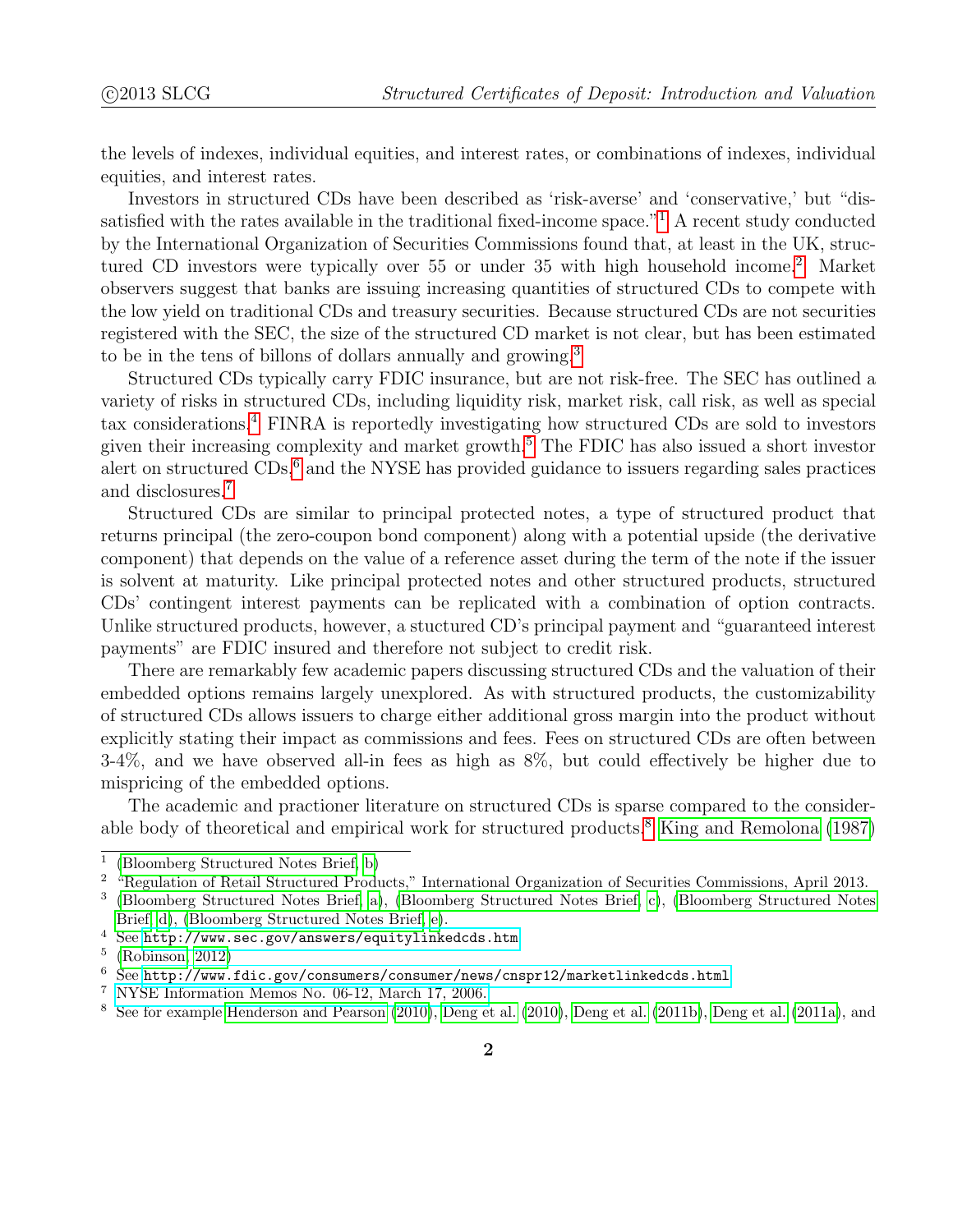showed that banks can typically hedge structured CDs efficiently using exchange-traded or synthetic options matching the payout of the structured CD.[9](#page-0-0) [Chance and Broughton](#page-20-5) [\(1988\)](#page-20-5) provided additional analysis and interpretation of these products. More recently, [Edwards and Swidler](#page-21-6) [\(2005\)](#page-21-6) argue that equity-linked structured CDs do not have equity-like returns. Unfortunately, these studies analyzed only a few structured CD types and did not value a significant number of actual products.

We extend this literature by (1) describing the market for structured CDs using a sample of over 2,000 CDs; (2) providing valuations for four of the most common crediting formulas in our sample; and (3) valuing over 300 products issued by a variety of banks and document significant discounts to face value. Our findings suggest that structured CDs tend to be worth less than face value or contemporaneously issued traditional CDs, have a high probability of crediting the minimum return, and have death provisions that are often of negative value to the investor. These properties would not be apparent to retail investors.

## 2 The Market for Structured CDs

### 2.1 Our Sample of Structured CD Offering Documents

We have collected a sample of 2,072 structured CDs issued in the past eight years.<sup>[10](#page-0-0)</sup> We searched for CDs issued in the US with more than \$1,000,000 issued that reported an underlying security to Bloomberg. The latter requirement confines our sample to structured CDs linked to equities, commodities, and other tangible assets, and therefore excludes structured CDs linked to interest rates, such as steepener and range accrual CDs. While we collected products from as early as 2005, our sample is heavily concentrated in 2009-2013. Both the weighted average term – weighted by amount outstanding – and simple average for the structured CDs in our sample is 5.8 years.

Table [1](#page-3-0) summarizes our sample by issuing bank.<sup>[11](#page-0-0)</sup> While other banks' average issue size ranges from \$1.3 million to \$16 million, Bank of America has the largest average issue size (\$81.6 million). Bank of America's large average issue size is due to several large deals including a billion dollar structured CD (CUSIP: 06051ACF7) issued in February 2008.

[Deng et al.](#page-21-7) [\(2012\)](#page-21-7).

<sup>&</sup>lt;sup>9</sup> The authors advocate the use of the underlying asset and futures contracts to "dynamically hedge" the position due to high liquidity and low transaction costs.

 $10$  This sample was collected mainly from Bloomberg using the SRCH function, performed on March 13, 2013. The sample was augmented with additional structured CDs found from other publicly available sources.

<sup>&</sup>lt;sup>11</sup> We include Wachovia structured CDs in the statistics of structured CDs issued by Wells Fargo.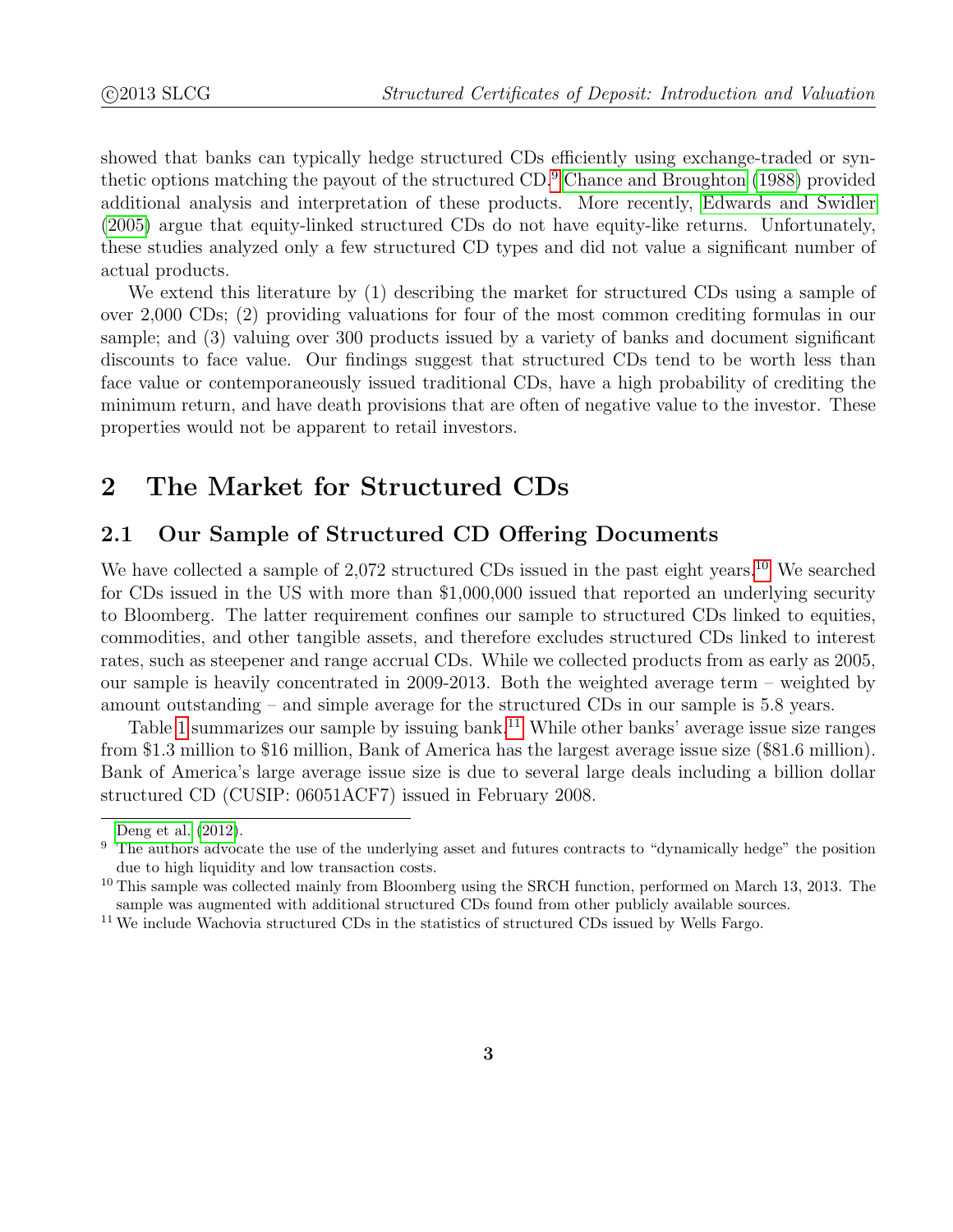<span id="page-3-0"></span>

| Issuer                 | Number | Total Face Value (MM) |
|------------------------|--------|-----------------------|
| <b>HSBC</b>            | 906    | \$5,827.6             |
| JP Morgan Chase        | 499    | \$2,607.3             |
| Bank of America        | 27     | \$2,202.1             |
| <b>Barclays</b>        | 213    | \$1,444.6             |
| SunTrust               | 134    | \$896.3               |
| Wells Fargo            | 165    | \$615.6               |
| Union Bank             | 23     | \$370.8               |
| Citigroup              | 23     | \$283.5               |
| <b>BMO</b> Harris Bank | 30     | \$161.3               |
| Other Issuers          | 52     | \$263.0               |
| Total                  | 2,072  | \$14,672.0            |

Table 1: Structured CD Market Sample by Issuer

The great majority of the structured CDs in our sample are linked to baskets of commodities, equities, currencies, indexes or some combination thereof. Table [2](#page-4-0) summarizes the major underlying assets within our sample. Two of the top underlying assets are JP Morgan proprietary indexes.<sup>[12](#page-0-0)</sup> All of the structured CDs linked to these indexes were issued by JP Morgan. In fact, more than half of the JP Morgan structured CDs in our sample (by aggregate amount outstanding) were linked to a JP Morgan proprietary index. JP Morgan's use of its proprietary index in its CDs adds to the information advantage issuers have over investors.

<sup>&</sup>lt;sup>12</sup> According to a July 2012 Strategy Guide, the JPMorgan ETF Efficiente 5 Index represents the returns to a basket of twelve exchange traded funds (ETFs) that are rebalanced each month to reflect the allocation that maximizes return for a given level of volatility based on the previous six months of historical data. According to a September 2009 Strategy Guide, the JPMorgan Optimax Market-Neutral Index represents the returns to a basket of 18 to 24 commodity indexes (sub-indecies of the S&P GSCI). The allocation to each commodity is selected by a proprietary algorithm that is "based on modern portfolio theory and momentum theory."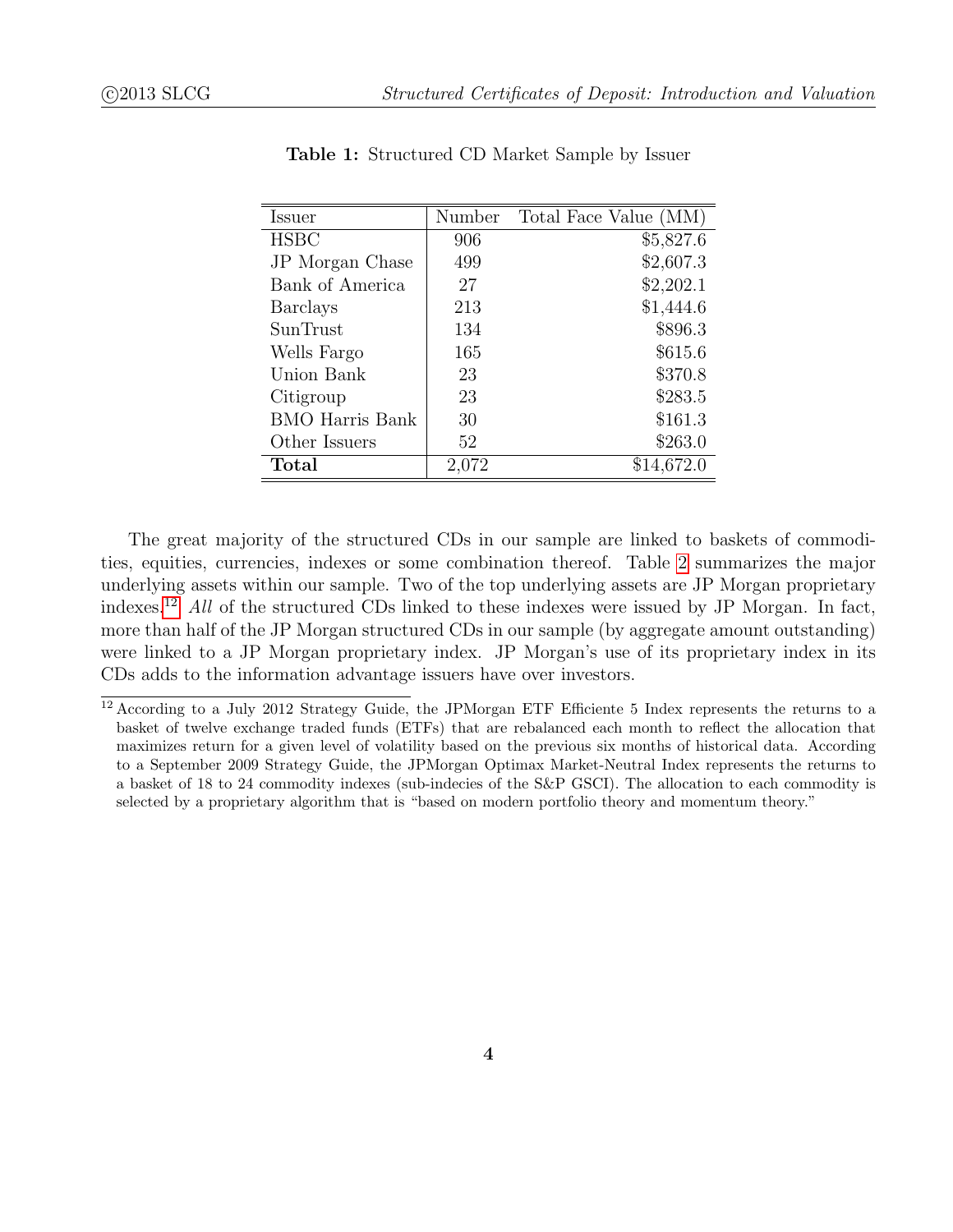<span id="page-4-0"></span>

| <b>Underlying Asset</b>                | Number | Total Face Value (MM) |
|----------------------------------------|--------|-----------------------|
| <b>Baskets</b>                         | 1,293  | \$9,346.5             |
| $S\&P500$ Index                        | 210    | \$1,924.1             |
| JP Morgan ETF Efficiente 5 Index       | 111    | \$942.8               |
| Dow Jones Industrial Average           | 136    | \$913.3               |
| JP Morgan Optimax Market-Neutral Index | 34     | \$260.7               |
| Dow Jones-UBS Commodity Index          | 26     | \$204.2               |
| Russell 2000 Index                     | 37     | \$135.6               |
| Other Underlying Assets                | 225    | \$944.7               |
| <b>Total</b>                           | 2,072  | \$14,672.0            |

|  |  | Table 2: Structured CD Market Sample by Underlying Asset |  |  |  |  |  |  |
|--|--|----------------------------------------------------------|--|--|--|--|--|--|
|--|--|----------------------------------------------------------|--|--|--|--|--|--|

#### 2.2 How Structured CDs are Marketed and Sold in the US

We have also collected a number of marketing brochures and other sales material related to structured CDs from a variety of issuers. In general, issuers claim that structured CDs combine the safety of CDs with additional market-linked upside. Wells Fargo, for example, claims that structured CDs "can provide a creative solution for investors looking to gain access to the markets while reducing their exposure to market risk when held to maturity.<sup>"[13](#page-0-0)</sup> Our results in Section [4](#page-7-0) suggest that the potential market-related gains in structured CDs is minimal.

The offering documents for structured CDs and those for structured products are similar.<sup>[14](#page-0-0)</sup> Both disclose the terms and relevant pricing parameters used in the offering, and tend to follow a similar format for each offering from a given issuer. Other marketing materials, such as sales brochures and lists of available products, are also similar to those that exist for structured products (and can often be found on the internet from brokerage firm websites). Structured CD materials, of course, tend to prominantly note FDIC insurance.

However, brokers who sell structured CDs, just like traditional CDs, do not have to be registered nor licensed by any state or federal agency, though many may be associated with banks or licensed broker-dealer institutions.[15](#page-0-0) According to the NYSE Rules 401 ("Business Conduct") and 405 ("Diligence as to the accounts"), structured CDs should be "priced at market value on customer account statements, not at the purchase amount or at par unless that is the actual market price".<sup>[16](#page-0-0)</sup> While structured products are now required to prominantly disclose a fair market value on offering

<sup>13</sup> Wells Fargo Securities, ["Market Linked Certificates of Deposit.",](https://www.wellsfargo.com/downloads/pdf/com/securities/Market_Linked_CDs.pdf) accessed July 2, 2013.

<sup>&</sup>lt;sup>14</sup> Structured product offering documents are publically available from the SEC's [EDGAR database,](http://www.sec.gov/edgar/searchedgar/webusers.htm) filed as form 424B2.

 $^{15}\text{http://www.investor.gov/investing-basics/investment-products/certificates-deposit-cds}$  $^{15}\text{http://www.investor.gov/investing-basics/investment-products/certificates-deposit-cds}$  $^{15}\text{http://www.investor.gov/investing-basics/investment-products/certificates-deposit-cds}$ 

<sup>16</sup> [NYSE Information Memos No. 06-12, March 17, 2006.](http://apps.nyse.com/commdata/PubInfoMemos.nsf/AllPublishedInfoMemosNyseCom/85256FCB005E19E8852571330062CAE1)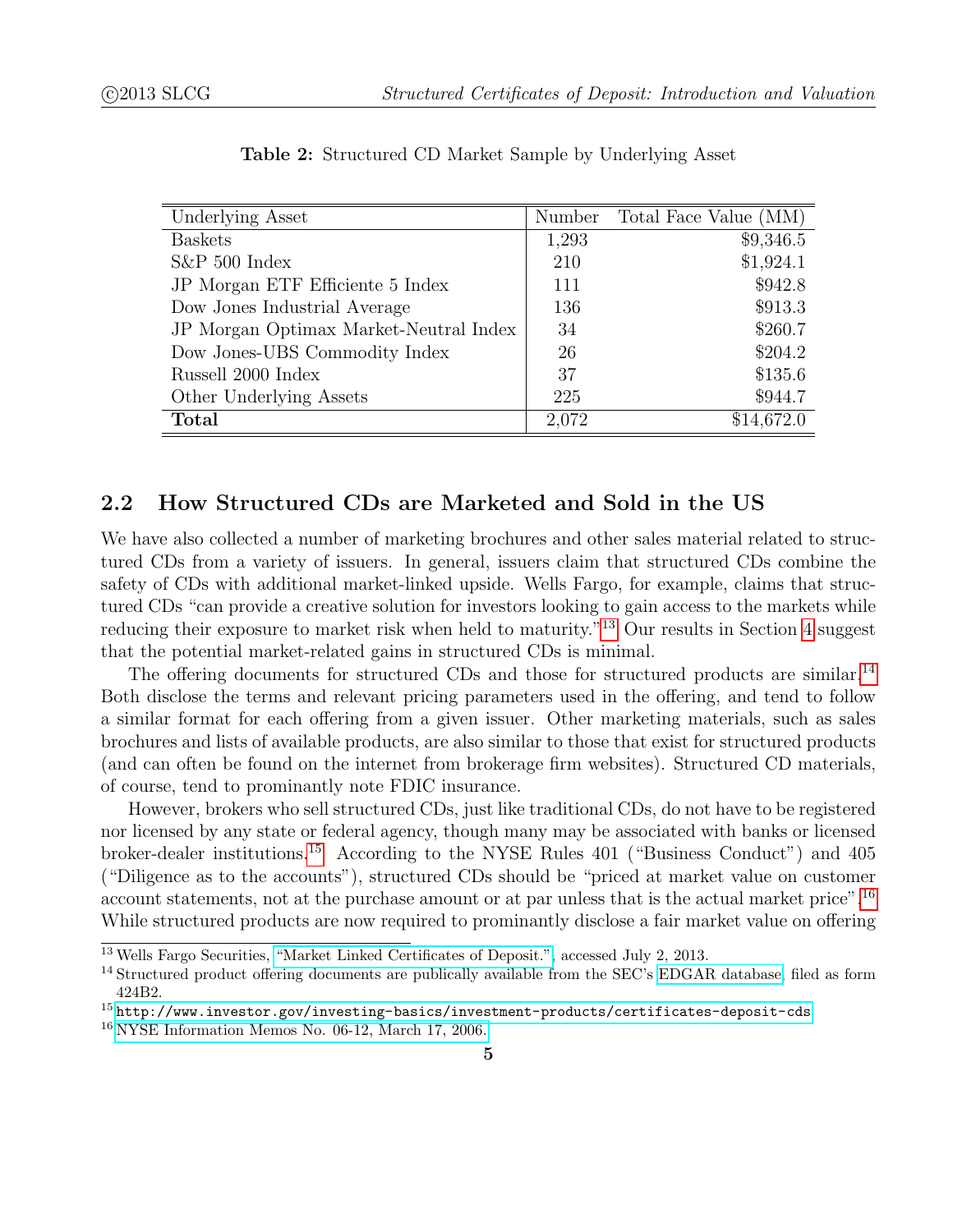materials, there is no such disclosure requirement for structured CDs. As we will demonstrate below, the fair market value of structured CDs is often much less than face value, reflecting a premium to the issuer that is similar in magnitude to those seen in structured products.

In fact, not having to disclose fair market values might be a reason for banks to issue structured CDs over structured products or traditional CDs. FDIC insured banks are limited to offering CD rates that are no more than 75 basis points above the average of yields for CDs of comparable terms within their local market without a waiver from the FDIC.[17](#page-0-0) FDIC insured banks and deposit brokers may issue structured CDs to circumvent this limit. For example, instead of issuing a traditional CD at a low fixed rate, a bank could market a structured CD with a higher comparable yield than the FDIC mandated cap. An investor may believe that this product offers higher yield than a traditional CD, even though its fair value might in fact be lower.

## 3 How to Determine Fair Value

We present a Monte Carlo method for determining the fair value of some common structured CDs. We assume throughout that the underlying asset returns follow geometric Brownian motion [\(Black and Scholes, 1973;](#page-20-6) [Merton, 1973\)](#page-21-8), and simulate asset values with a Monte Carlo framework in accordance with procedures outlined in [\(Glasserman, 2003\)](#page-21-9). The variance of that geometric Brownian motion is set to be the longest-term implied volatility of the underlying asset, available from Bloomberg. Investors in structured CDs are not paid distributions and the underlying returns reflect only capital appreciation.

We compare our structured CD values to the present value of contemporaneously issued traditional CDs of a similar maturity. Figure [1](#page-6-0) graphs the simple average of traditional CD rates as reported by the FDIC between May 2009 and March 2013.[18](#page-0-0) For our analysis, we used the 'nonjumbo' rates (for deposit amounts under \$100,000) as these are most likely to be FDIC insured; however, the average difference between jumbo and non-jumbo rates over this period was only two basis points according to the FDIC data.

<sup>&</sup>lt;sup>17</sup> [FDIC Rules and Regulations](http://www.fdic.gov/regulations/laws/rules/2000-5900.html)  $§ 337.6$ 

<sup>18</sup> http://www.fdic.gov/regulations/resources/rates/index.html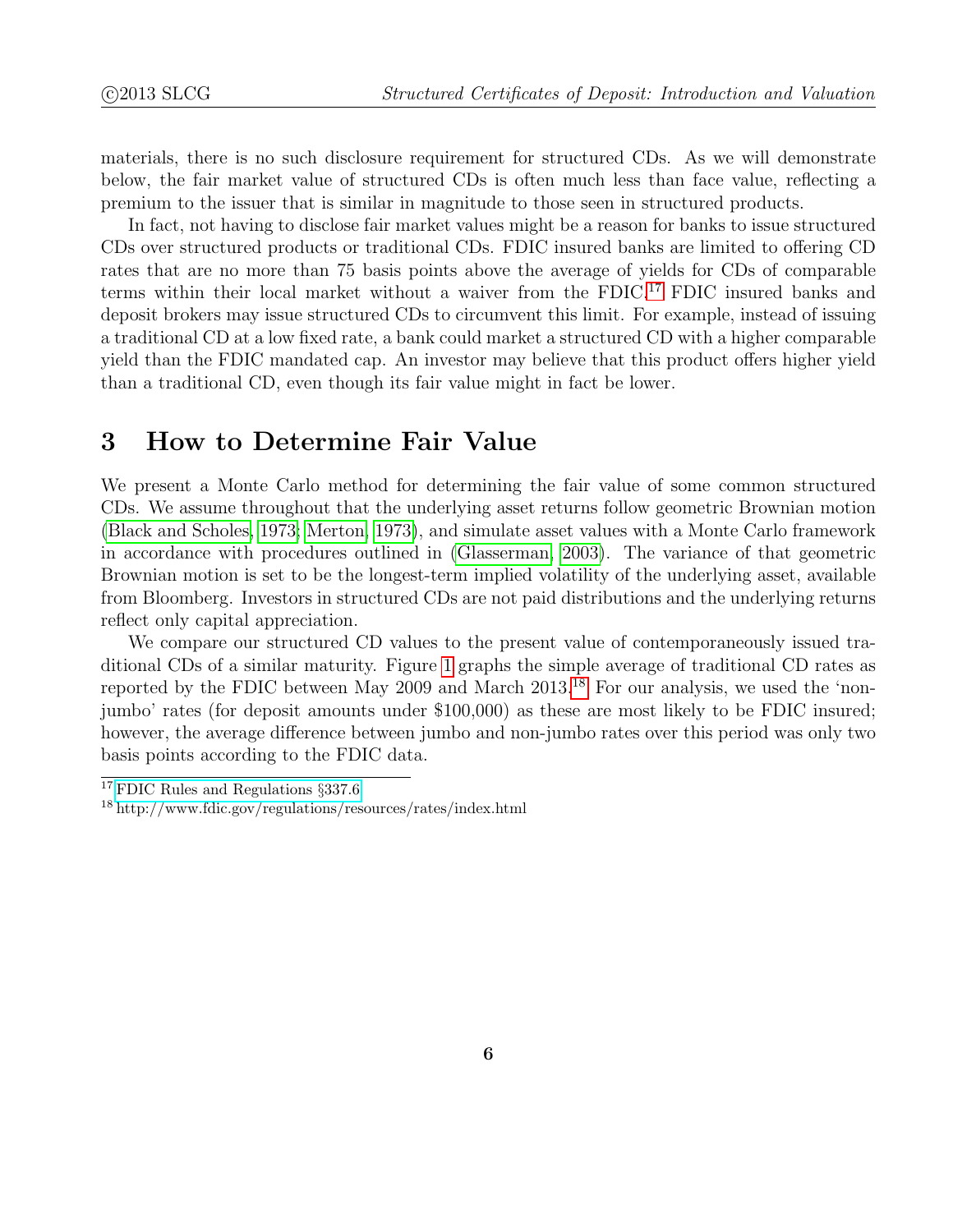

<span id="page-6-0"></span>Figure 1: National Average Rates on Traditional Five Year CDs.

The secondary market rates for short-term CDs as quoted by the [Federal Reserve Board](http://www.federalreserve.gov/releases/h15/data.htm) are universally higher than those quoted for CDs in an initial offering by the FDIC, often by 50 basis points or more. We include the reported national average rates for five-year traditional CDs from BankRate.com in Figure [1](#page-6-0) to show the magnitude of the discrepancy.<sup>[19](#page-0-0)</sup> We use the rates reported by the FDIC as a conservative estimate for the relative value of a structured CD.

#### 3.1 Credit Risk

Investors who purchase structured CDs bear credit risk. The FDIC made clear to investors in the spring of 2012 that its insurance covers only principal repayment at maturity and accrued interest, not any market-linked or contingent interest payments.<sup>[20](#page-0-0)</sup> Therefore, as reflected in our valuation equation in section [4,](#page-7-0) structured CDs are subject to the credit risk of the issuer insofar as they are exposed to market fluctuations. As a result, a structured CD that is issued by a less credit-worthy bank is worth less than an identical structured CD issued by a more credit-worthy bank.

In addition, there are limits to the amount covered by FDIC insurance.<sup>[21](#page-0-0)</sup> The limit can be

<sup>&</sup>lt;sup>19</sup> The difference between the rates for jumbo and non-jumbo five year CDs is closer to 8 basis points according to BankRate.com data.

<sup>&</sup>lt;sup>20</sup> ["Market-Linked CDs: Don't Let the Possibility of Higher Returns Cloud Your View of the Potential Risks,"](http://www.fdic.gov/consumers/consumer/news/cnspr12/marketlinkedcds.html) [FDIC Consumer News, Spring 2012.](http://www.fdic.gov/consumers/consumer/news/cnspr12/marketlinkedcds.html)

<sup>&</sup>lt;sup>21</sup> The maximum deposit insurance amount was increased from \$100,000 to \$250,000 by the *Emergency Economic* Stabilization Act of 2008; see [Public Law 110–343](http://www.gpo.gov/fdsys/pkg/PLAW-110publ343/pdf/PLAW-110publ343.pdf)  $\S 136(a)(1)$ . Subsequently, the Helping Families Save Their Homes Act of 2009 extended this increase through December 31, 2013; see Public Law  $111-22 \ \text{§}204(a)(1)(A)$ . In 2010, the Wall Street Reform and Consumer Protection Act made this increase permanant; see [Public Law](http://www.gpo.gov/fdsys/pkg/PLAW-111publ203/pdf/PLAW-111publ203.pdf)  $111-203$  §335(a).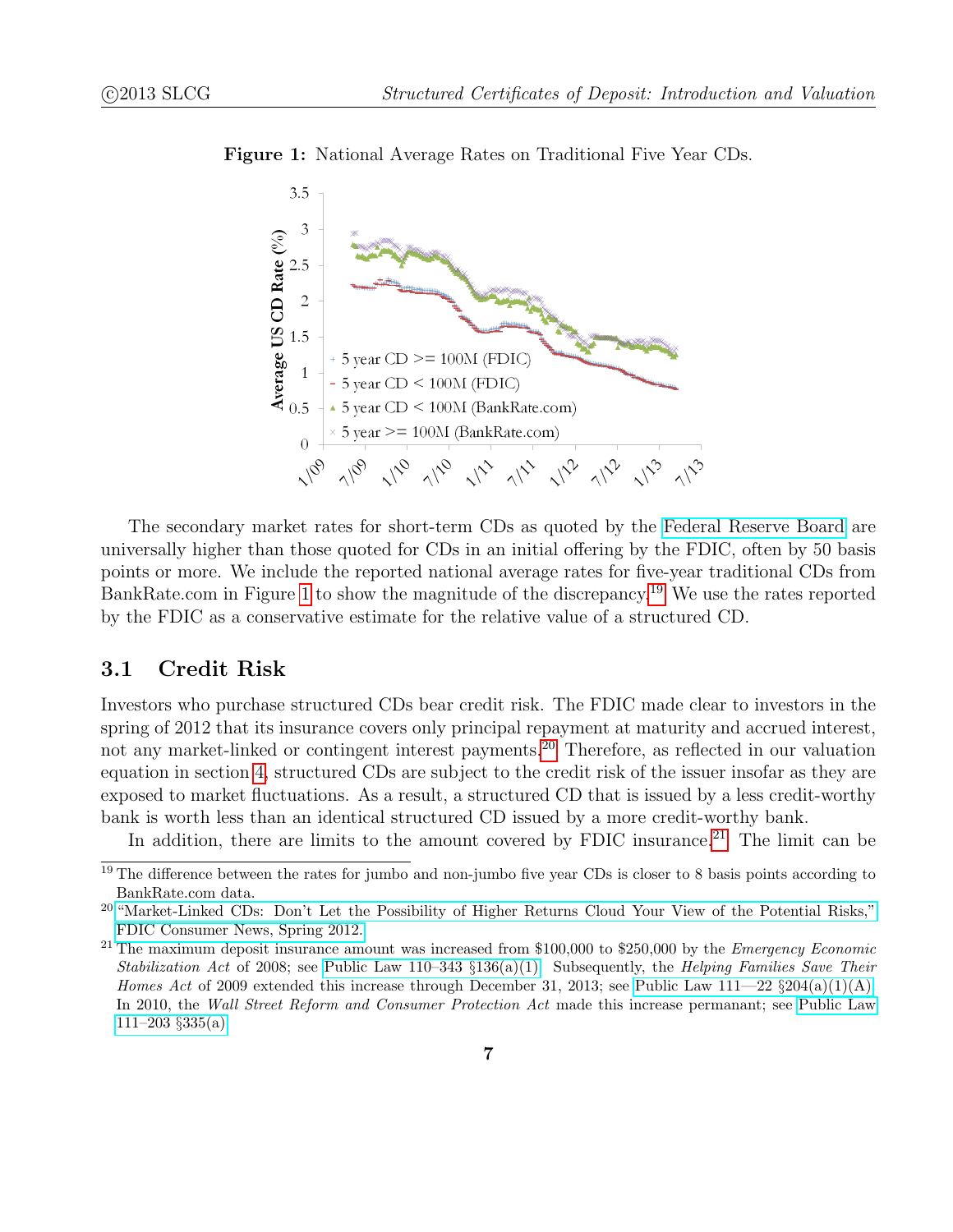made less restrictive by depositing funds at more than one FDIC insured institution, across several ownership categories or through joint ownership of deposited funds. Investors should also realize FDIC insurance does not protect against losses on early withdrawals, which usually come with heavy penalties or forfeiture provisions.<sup>[22](#page-0-0)</sup> Any investment in a structured CD over the FDIC limit would further expose investors to credit risk.

#### 3.2 Liquidity and Call Risk

There is no public sources for market prices of structured CDs nor any independent marketmakers for structured CDs. Secondary markets for structured CDs, like those for structured products, may be limited to the broker-dealers or banks who issued them, which may in turn limit the price at which an investor can sell his or her investment before maturity.<sup>[23](#page-0-0)</sup> We have not included in our valuations any discount to reflect the illiquidity of structured CDs. Therefore our valuations are conservative.

Some structured CDs include a call feature whereby the issuer may redeem the structured CD at par at certain times before maturity. If a structured CD's underlying asset has increased in value and payment at maturity is likely large, an issuing bank could in theory call back the note at par, depriving the investor of the market-linked return despite having tied up his or her money in the structured CD. Call risk is therefore a potentially significant factor in structured CD valuation, though none of the products in our valuation sample are callable.

## <span id="page-7-0"></span>4 Valuing Four Common Structured CD Types

The following four subsections introduce common product structures found in our structured CD sample: contingent coupon, vanilla, ratchet, and average-value CDs. Contingent coupon CDs pay periodic coupons based on the return of an underlying asset. Vanilla CDs pay back principal at maturity plus an interest component that reflects the return of the underlying asset over the entire term of the CD. Ratchet CDs also payout only at maturity, but their interest component is based on returns calculated over several periods. The interest component of average value CDs is based on the average of the underlying asset level at several times prior to maturity. We present valuation methods for each type, along with example valuations. Unless otherwise stated, we report the simple average of the valuations for investors aged 25 to 85.

<sup>&</sup>lt;sup>22</sup> "The FDIC has taken the position in the past that a potential decrease in principal caused by the imposition of an early withdrawal penalty does not prevent a product from qualifying as a 'deposit' for insurance purposes." FDIC Letter to Kevin P. Murray, February 27, 2002.

<sup>&</sup>lt;sup>23</sup> Issuers have a disincentive to maintain such markets, as developed secondary markets may trigger more stringent regulatory requirements.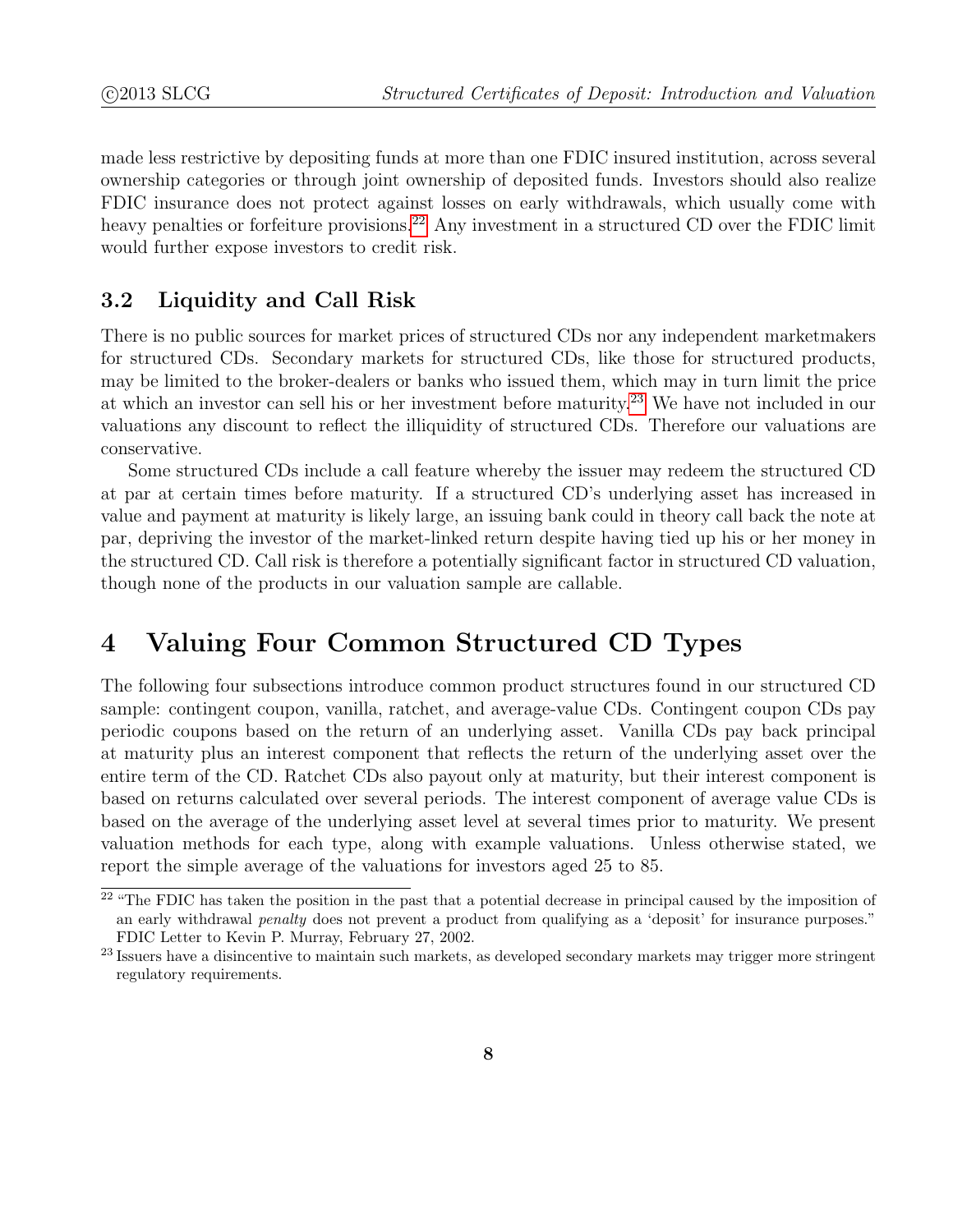#### 4.1 Contingent Coupon Certificates of Deposit

The most common type of structured CD in our sample is called a contingent coupon CD. Contingent coupon CDs are typically linked to baskets of assets and pay periodic interest payments contingent upon the return of the basket. Prior to each coupon payment date, the prices of the basket elements are observed. Returns are calculated, capped and floored to produce the component returns. If the weighted average of these component returns is larger than the minimum coupon (usually zero), then a market-contingent coupon payment is paid to the investor. Otherwise, the minimum coupon is paid to the investor, which could be zero.

Component returns for this type of CD are calculated in one of two ways: unbuffered or buffered. An unbuffered component return is a continuous function of the basket element's return. With a buffered component return CD, if the basket element's return is larger than the buffer level, then the investor is credited with the maximum return (the return cap).

The payoff of unbuffered structured CDs includes payoffs to vanilla European options and the payoff of buffered structured CDs includes payoffs to both vanilla and binary options. For the same level of cap and floor, a buffered CD would be worth more than an unbuffered CD (assuming the buffer is less than the cap). As a result, for a buffered CD and an unbuffered CD to be similarly profitable, either the return cap or return floor must be be lower on the unbuffered CD, all else equal.

For an example valuation, we take the contingent coupon CD issued by Barclays Bank Delaware on February 29, 2012, maturing on February 28, 2019. The CUSIP for this CD is 06740ARX9 and the aggregate issue size is \$2,915,000. The CD was linked to an equally weighted basket of ten equities. Barclays paid coupons annually at a rate determined by a floor of -25%, a cap of between  $6.5\%$  and  $9.5\%$  and a buffer of 0%.

We assumed a cap of 8% when valuing this buffered contingent coupon CD and found that the CD was worth approximately \$933.79 per \$1,000 face value  $CD$  – approximately  $91\%$  of the value of a contemporaneously issued fixed-rate  $CD.^{24}$  $CD.^{24}$  $CD.^{24}$  We found that in two thirds of the simulations, investors received only the minimum return.

As an example of an unbuffered contingent coupon CD, we use the JP Morgan CDs issued on February 29, 2012 with an aggregate face value of \$4,241,000 (CUSIP: 48123Y6G6). The products included a return cap of at least 6% and paid coupons annually with a minimum coupon rate is 0.25% per annum. The return floor for this product is -30%. The CDs mature in seven years on February 28, 2019.

Assuming a 6% cap, we value the JP Morgan unbuffered contingent coupon CD at \$933.88 per \$1,000 face value CD – approximately 91% of the value of a contemporaneously issued fixed-rate CD. In this case, investors received the minimum return in approximately 80% of the simulations. The increase in this statistic relative to the buffered example can be traced to the fact that this

<sup>&</sup>lt;sup>24</sup> We note that for some periods of time, CD rates were above treasury rates of the same term. Because we discount both structured and traditional CDs using treasury rates, the value of traditional CDs may exceed face value. On February 29, 2012, implied seven year CD rates were higher than seven year treasury rates.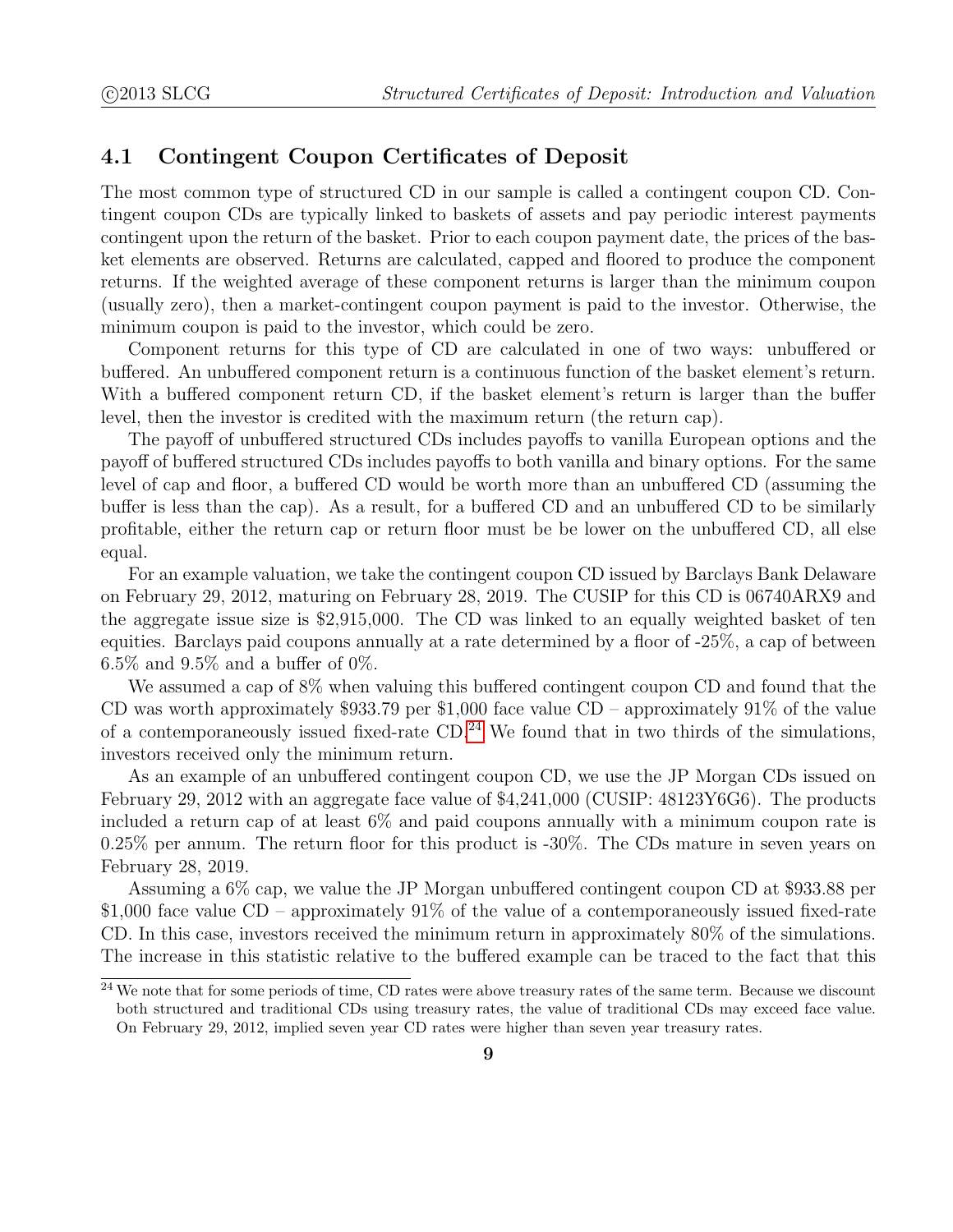CD includes a non-zero minimum coupon.

Figure [2](#page-9-0) illustrates the component return results for a given basket element return as of each coupon date for both the unbuffered example and buffered examples discussed above above.

<span id="page-9-1"></span>Figure 2: Example unbuffered contingent coupon CD with CUSIP 48123Y6G6 [\(a\)](#page-9-1) and example buffered contingent coupon CDs with CUSIP 06740ARX9 [\(b\)](#page-9-0)

<span id="page-9-0"></span>

#### 4.2 Ratchet Structured Certificates of Deposit

A second common type of structured CD is the "Ratchet CD," also known as a "cliquet CD". The issuer of a ratchet CD observes the underlying asset's price or level at several points during the term of the CD and calculates returns between each observation date. A local cap, and sometimes a local floor, is applied to each of the observed returns. At maturity, the observed returns are summed, and a global floor is then applied – usually a minimum return or  $0\%$  (corresponding to a return of principal). Products with a local cap but without a local floor are exposed to the risk that a large decline in the underlying asset during one period could wipe out many periods of capped positive returns.

This structure is similar to the "Simple Ratchet Equity Indexed Annuity" of [Hardy](#page-21-10) [\(2003\)](#page-21-10). [Hsieh and Chiu](#page-21-11) [\(2007\)](#page-21-11) show that for an initial investment  $P$  in an equity-indexed annuity (EIA) with guarantee ratio  $\beta$ , minimum guaranteed rate g and term T that the value (V<sub>EIA</sub>) of the contract is given by

<span id="page-9-2"></span>
$$
V_{EIA} = E^{(T)} \left[ P e^{-rT} \max \left( 1 + R, \beta (1 + g)^{T} \right) \right]
$$
 (1)

where r is the (assumed) constant and continuously-compounded riskless rate and R is the arithmetic sum of returns given by

<span id="page-9-3"></span>
$$
R = \sum_{i=1}^{nT} \min\left(\max\left(\alpha R_i, R_f\right), R_c\right).
$$
\n<sup>(2)</sup>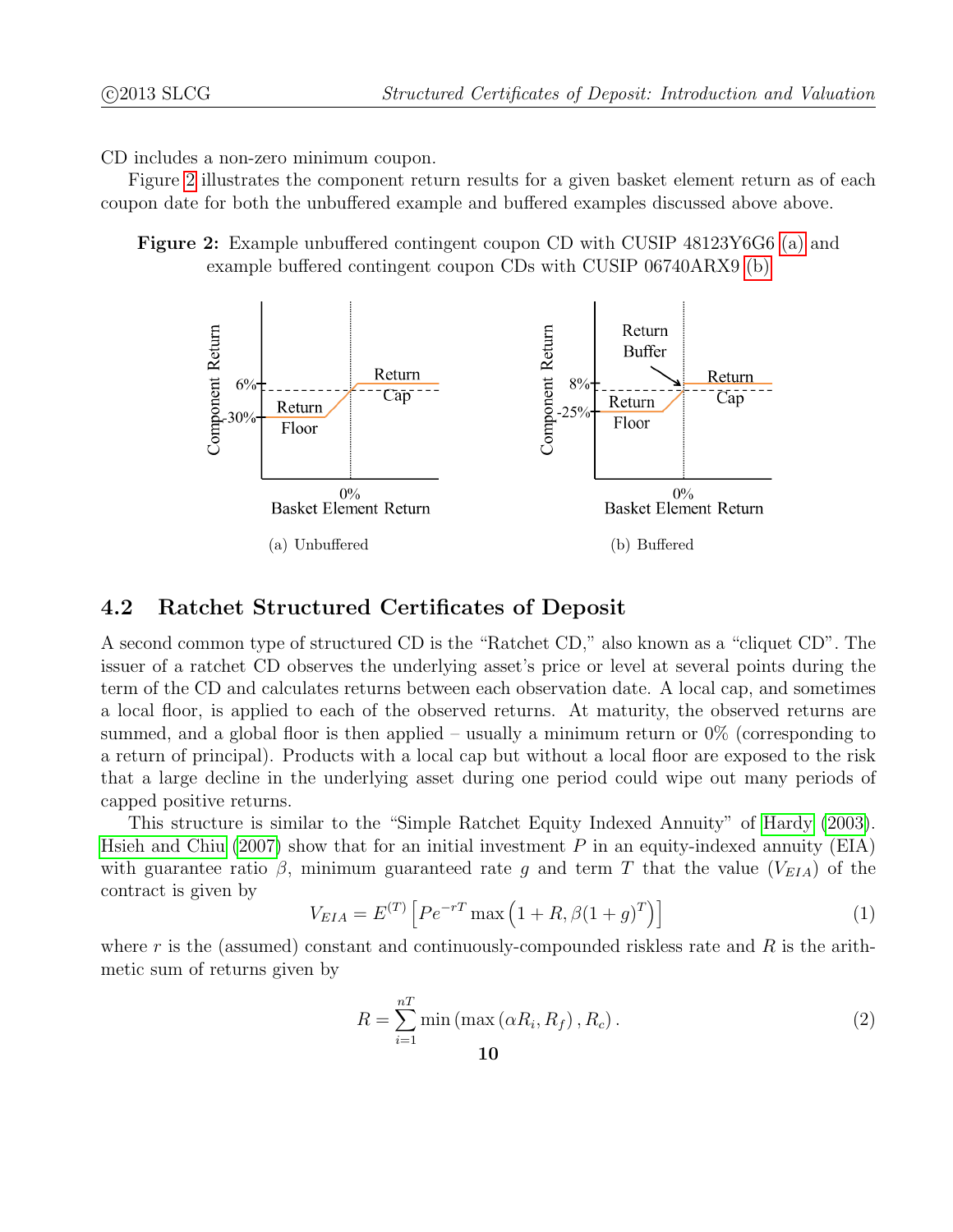Here n is the number of times per year that the underlying asset is observed,  $R_i = S(t_i)/S(t_{i-1})-1$ ,  $R_f$  is the local return floor,  $R_c$  is the local return cap and  $\alpha$  is the participation rate.<sup>[25](#page-0-0)</sup> For structured CDs, principal protection sets  $\beta = 1$  and typically there is no local floor  $(f = -1)$ or leverage  $(\alpha = 1)$ . Closed-form solutions for this type of EIA, in the absence of the maturity guarantee, were derived by [Hsieh and Chiu](#page-21-11) [\(2007\)](#page-21-11).

Although this formula is general and fits nicely into our context, it does not appropriately apply credit risk or FDIC insurance. Including the CDS rate in the overall discount factor would be inappropriate given the guarantees provided by FDIC insurance  $(\beta = 1)$  $(\beta = 1)$  $(\beta = 1)$ . We alter Equation 1 to include the credit risk related to components which are sensitive to market returns and obtain the value of the structured CD  $(V<sub>SCD</sub>)$ 

$$
V_{SCD} = E^{(T)} \left[ P e^{-rT} + P e^{-(r+c)T} \max \left( R, g^T \right) \right]
$$

$$
= P e^{-rT} + E^{(T)} \left[ P e^{-(r+c)T} \max \left( R, g^T \right) \right]
$$

$$
\underbrace{\text{Market/credit risk}} \tag{3}
$$

where  $c$  is the continuously-compounded CDS rate of the issuer.

An example of a ratchet CD is the Barclays "Certificates of Deposit Linked to the Performance of the S&P 500 Index due October 27, 2015" issued in October 2010 (CUSIP: 06740AMD8). At maturity, Barclays pays investors a return equal to the sum of the S&P 500 quarterly returns, each capped at between  $3\%$  and  $5\%$  – subject to a minimum return between 0.25% and 1.00% per annum. The product was priced on October 22, 2010 and will mature on October 27, 2015.

Although this Barclays structured CD has a local cap, it has no local floor. That means that a large negative quarterly return during the term of the note could wipe out the several accumulated capped returns. For example, if the S&P 500 increases at a rate of 10% per quarter for two years, then the CD would have accumulated 3% capped returns for eight quarters. If the S&P 500 subsequently decreases by 24% or more in the next quarter, the total of the capped quarterly returns for this nine quarter period would be zero or less – even though the S&P 500 would have increased over 60% during this period.

Using the volatilities and market rates as of the pricing date and the mid-point for the terms of the CD (4% local cap and 0.625% minimum return per annum), we obtain a valuation of \$976.46 per \$1,000 face-value CD. We find that there is approximately 97.2% chance of investors earning the minimum return and the average return above the minimum return is approxately 2% per annum. Using the contemporaneous national average rates on traditional CDs from the FDIC, extrapolated to the appropriate term for this CD (1.66%), we find that this CD is worth approximately 95% of a traditional fixed rate CD.

We varied the applied minimum coupon to the structure within the range specified in the preliminary offering document (between 0.25% and 1.00%). For each minimum coupon rate, we

 $25$  Equation [2](#page-9-3) is a trivial generalization of the formula in [Hsieh and Chiu](#page-21-11) [\(2007\)](#page-21-11) to include more frequent observations.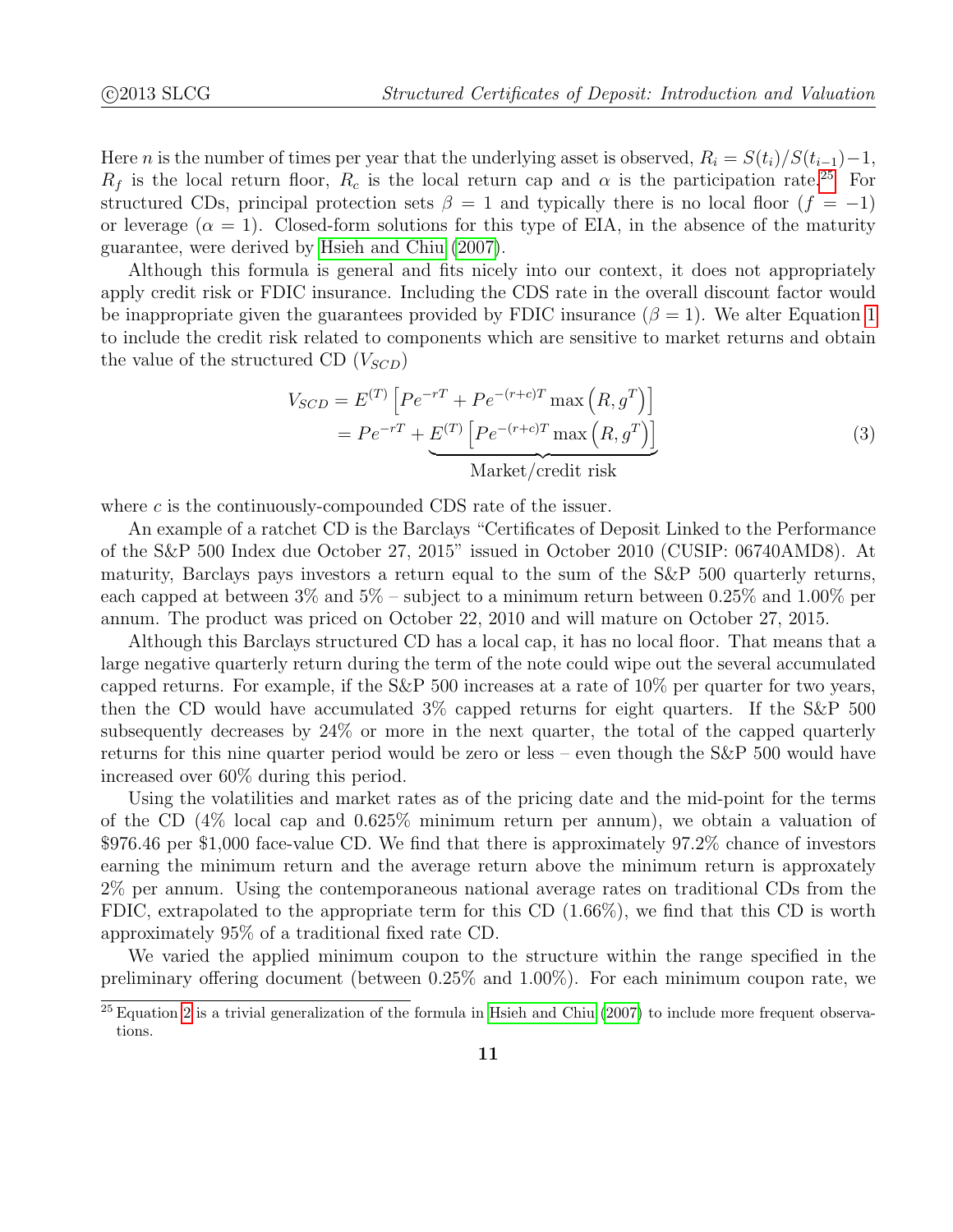determined the local cap that will result in an estimated value equal to the value of the structured CD assuming a 25 year old investor and plotted the results in Figure [3.](#page-11-0)



<span id="page-11-0"></span>Figure 3: Contour plot for Barclays Ratchet Structured CD (CUSIP: 06740AMD8)

For this particular structured CD, we find that for each basis point increase in the minimum coupon, Barclays would likely require a basis point decrease in the local cap level to achieve the same level of profit.

#### 4.3 Average Return (Asian) Certificates of Deposit

A third common type of structured CD in our sample resembles an average value option, also known as an Asian option. The issuer of an "average return" CD observes the underlying asset at several (n) points during the term of the CD and then calculates the average of those levels  $(L_i)$  to determine the underlying return. A floor  $(R_f)$ , cap  $(R_c)$ , and/or participation rate  $(\alpha)$  may then be applied to the observed average return to yield the return at maturity

$$
R = \min\left(\max\left(\frac{\alpha}{n}\sum_{i=1}^{n}\frac{L_i - L_0}{L_0}, R_f\right), R_c\right)
$$
\n<sup>(4)</sup>

where  $L_0$  is the initial level of the underlying asset.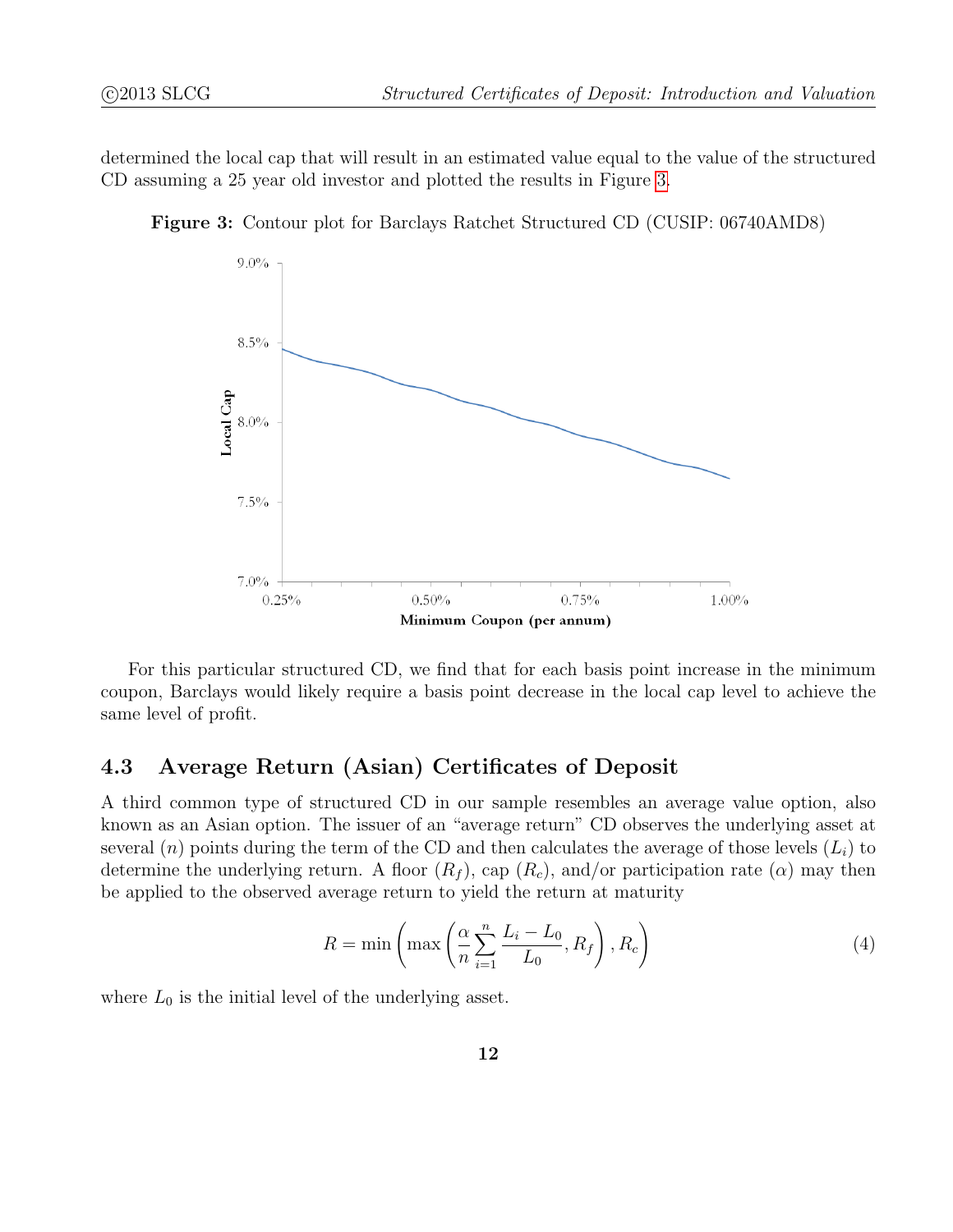As with the other types of structured CDs, we can write the value of the structured CD ( $V_{SCD}$ ) as a component free of credit risk and a component exposed to market/credit risk

$$
V_{SCD} = E^{(T)} \left[ Pe^{-r} + Pe^{-(r+c)T}R \right]
$$

$$
= Pe^{-r} + E^{(T)} \left[ Pe^{-(r+c)T}R \right]
$$

$$
Market/credit risk
$$
(5)

where  $P$  is the face-value of the CD.

As an example, on December 23, 2010 SunTrust issued \$13,235,000 worth of Index-Linked Certificates of Deposit linked to the Dow Jones Industrial Average (CUSIP: 86789VLY1) maturing on December 20, 2016. The returns were subject to a minimum return of 8% and a cap of 30%. While the structured CDs only pay out at maturity, SunTrust observes the Dow Jones Industrial Average quarterly and the resulting 24 observed levels are averaged. Based on our valuation methodology, we find that this CD was worth approximately \$932.46 when it was issued in December 2010 – approximately 96% of the value of a contemporaneously issued fixed-rate CD.

Averaging periodic levels reduces the value of Asian options compared to traditional European options. The type of crediting formula used in the structured CDs we study here is known as an 'averaging-in' procedure, as it uses periodically observed levels, as opposed to an 'averagingout' procedure which would average several observations made closer to maturity [\(Bouzoubaa and](#page-20-7) [Osseiran, 2010\)](#page-20-7). 'Averaging-in' includes levels observed throughout the term of the note, meaning that their average will incorporate returns with widely differing terms. If the expected return on the index is positive, than on average the 'averaging-in' procedure will reduce the value of the product relative to an 'averaging-out' style product, all else constant.

#### 4.4 Vanilla Structured Certificates of Deposit

The simplest structured CDs do not pay coupons but pay a contingent return at maturity if the index increases during the term of the note.<sup>[26](#page-0-0)</sup> The contingent payout can be modelled as payoffs to long-term call options on the linked asset. The return on these CDs is capped at a maximum return, which is equivalent to including the payoffs to a short out-of-the-money call option. The participation rate effectively changes the number of call options the investor is long and short.

Let the participation rate be given by  $\alpha$  and the maximum (or capped) return be given by  $R_c$ and minimum (floored) return  $R_F$ . The value of the structured certificate of deposit  $(V_{SCD})$  with face-value  $P$  and term  $T$  is given by

<span id="page-12-0"></span>
$$
V_{SCD} = Pe^{-rT} + \underbrace{E^{(T)} \left[ Pe^{-(r+c)T} \min(\max(\alpha R, R_F), R_c) \right]}_{\text{Risky Component}}.
$$
 (6)

 $26$  A CD of this type was described by [Edwards and Swidler](#page-21-6) [\(2005\)](#page-21-6).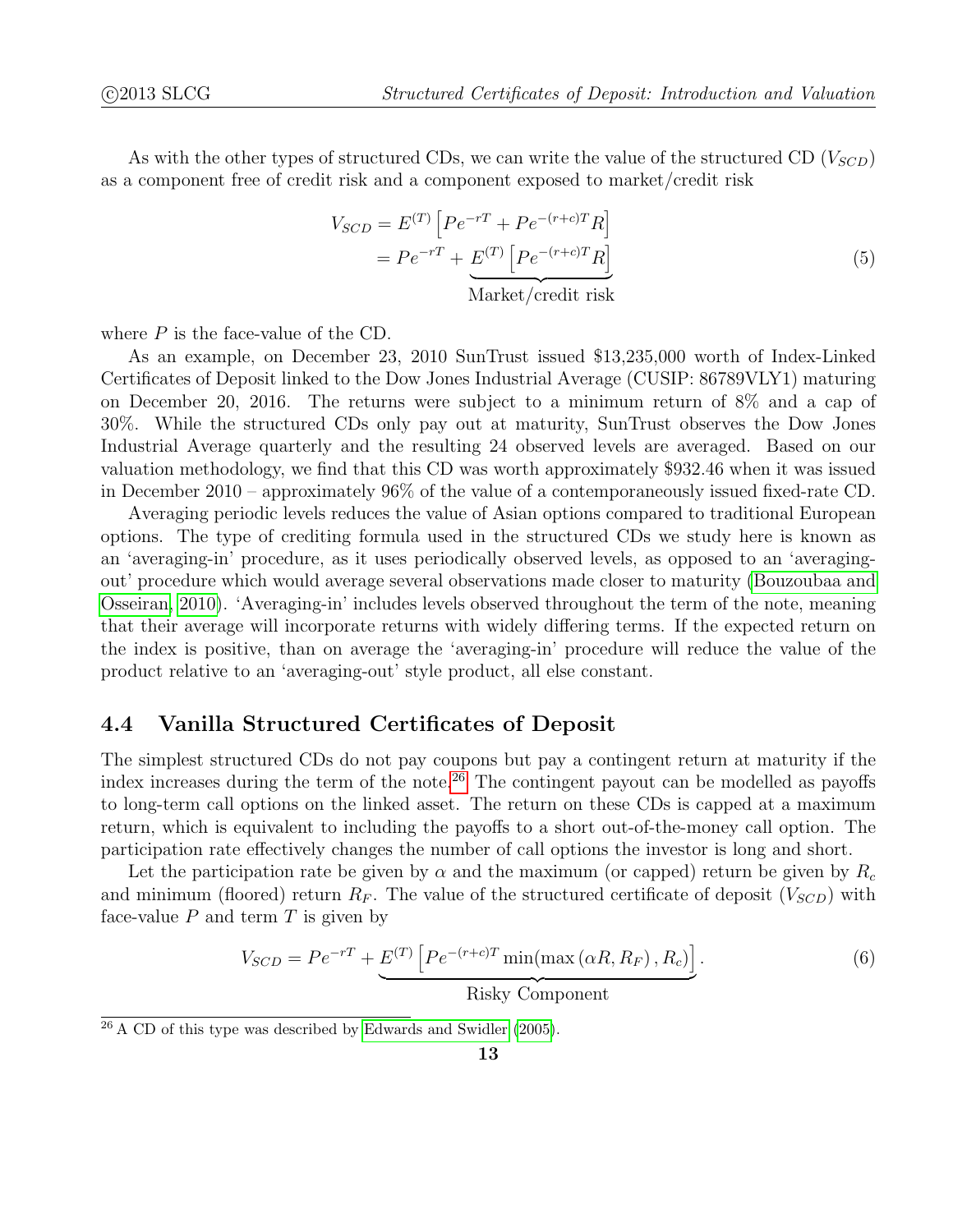In Equation [6,](#page-12-0)  $r$  is the risk-free rate and  $c$  is the CDS rate of the issuer. Since the market-contingent component is not paid until maturity and these CDs are typically long-dated, a significant liability could build up with respect to such a CD (especially if it is not callable).

Equation [6](#page-12-0) can be written in terms of European call options. Let  $C(K,T)$  represent the value of a European call option with strike price  $K$ , expiring at time  $T$ . The value of the structured CD is then given by

$$
V_{SCD} = Pe^{-rT} + \underbrace{\frac{P}{S_0}e^{-cT}\alpha (C(S_0, T) - C(S_0(1 + R_c/\alpha), T)) + PR_F e^{-(r+c)T}}_{\text{Market/credit risk}}.
$$
\n
$$
(7)
$$

where  $S_0$  is the initial price/level of the linked asset.

As an example, consider the Citibank, N.A. structured CD due January 29, 2016 linked to the S&P 500 (CUSIP: 172986BF7). The CD was priced on January 26, 2010 and issued on January 29, 2010. It pays no interest during the six-year term and, at maturity, pays the return of the S&P 500 subject to a maximum return of 41% (5.89% annual percentage yield) and a minimum return of 0%. The issue size was \$1,952,000.

Citibank reported a comparable yield of 3.18% when the average rate for non-jumbo deposits at this time was  $2.4\%$  and for jumbo deposits was  $2.44\%$ .<sup>[27](#page-0-0)</sup> The difference between the comparable yield on this CD and the average yield for fixed-rate deposits is close to the 75 basis point FDIC cap.

Using the terms of the contract and observable market variables, we obtain a valuation of \$938.67 per \$1,000 investment in the Citibank structured CD. We find that the structured CD was worth roughly 95% of the value of a contemporaneously issued traditional CD at the national average rate.[28](#page-0-0)

We find that as of the issue date there was a  $58\%$  chance that the Citibank CD would return no additional payment beyond return of principal investment and a 20% chance that the maximum return would be paid to the investor. To provide intuition for the sensitivity of the structured CD's value to the issuer's discretionary parameters, we show in Figure [4](#page-14-0) the likelihood that an investor would realize the maximum return and minimum return as a function of the minimum return.

 $27$  The FDIC currently reports rates on fixed-rate CDs out to a maturity of 60 months on a weekly basis. We are using the rates observed by the FDIC on January 25, 2010 and using linear extrapolation to determine the implied rate on a 72 month CD.

<sup>28</sup> http://www.fdic.gov/regulations/resources/rates/index.html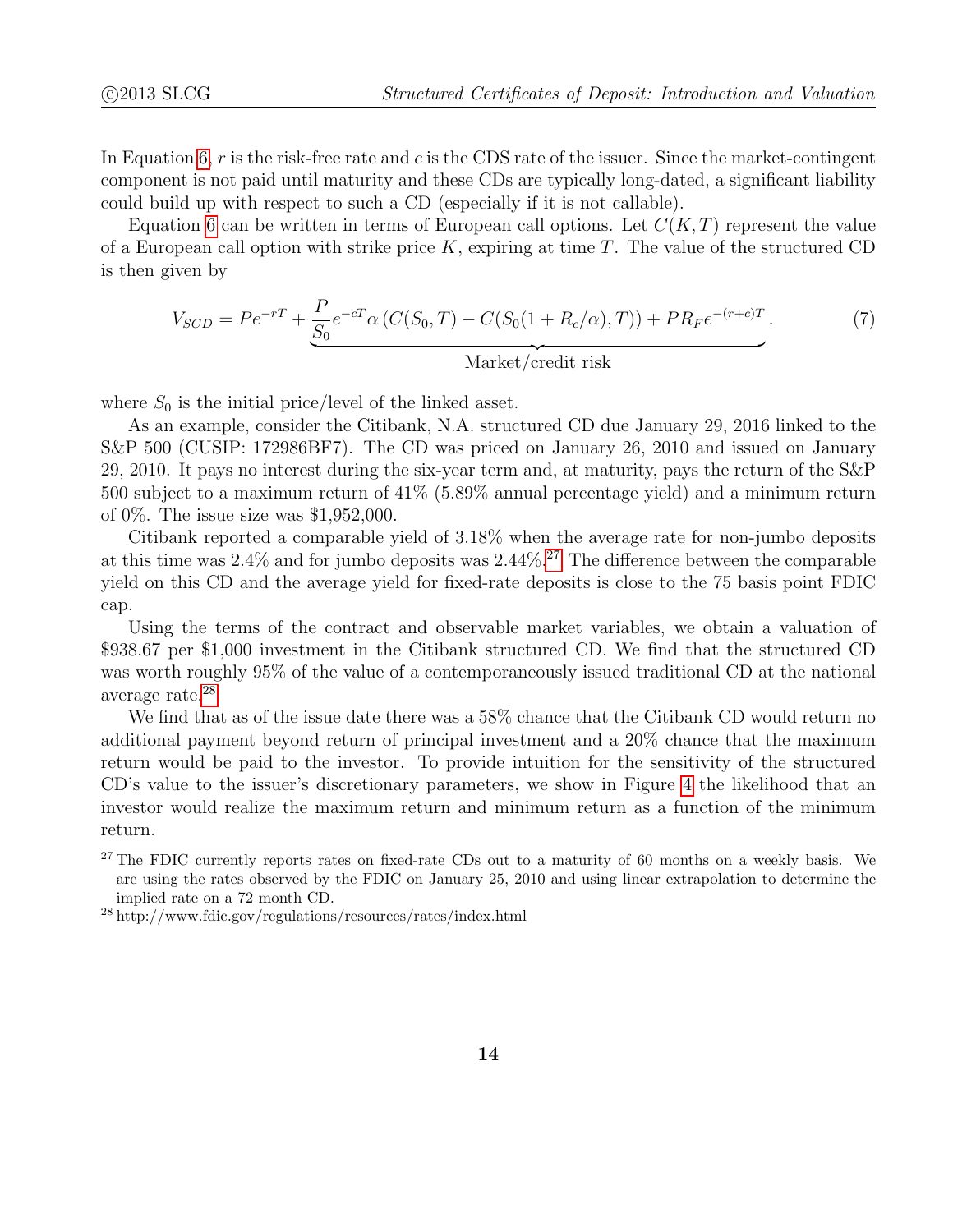<span id="page-14-0"></span>Figure 4: Probability of Realizing the Minimum Return and Maximum Return as a Function of the Return Floor (CUSIP: 172986BF7)



There is a very high probability of obtaining the minimum return when holding the CD to maturity. There is only a small probability of returns which would lead to direct market exposure (that is neither capped nor floored), even for a minimum return of zero.

#### 4.5 Mortality Risk and Structured CDs

Structured CDs, like traditional CDs, have defined payouts if the owner of the CD dies before maturity, which may differ from the current market value of the CD. The products in our sample simply pay the original principal amount to the investor's beneficiary,; essentially, the issuer has a binary put option to 'buy back' the CD at par upon the investor's death, known in the literature as the 'death put.' A return of principal years after the investor makes the CD will be worth less than the initial principal amount due to the time value of money. Therefore, the death put can be of negative value to the investor. However, the effect of the death put may differ between types of structured CDs.

We have modeled the death put for each of our product types using the unisex Annuity 2000 Mortality Table from the Transactions for Society of Actuaries. In our Monte Carlo simulations, for each year of the product's term we randomly select a number of simulated paths to credit with the death put based on the conditional death probabilities for an investor of an assumed age at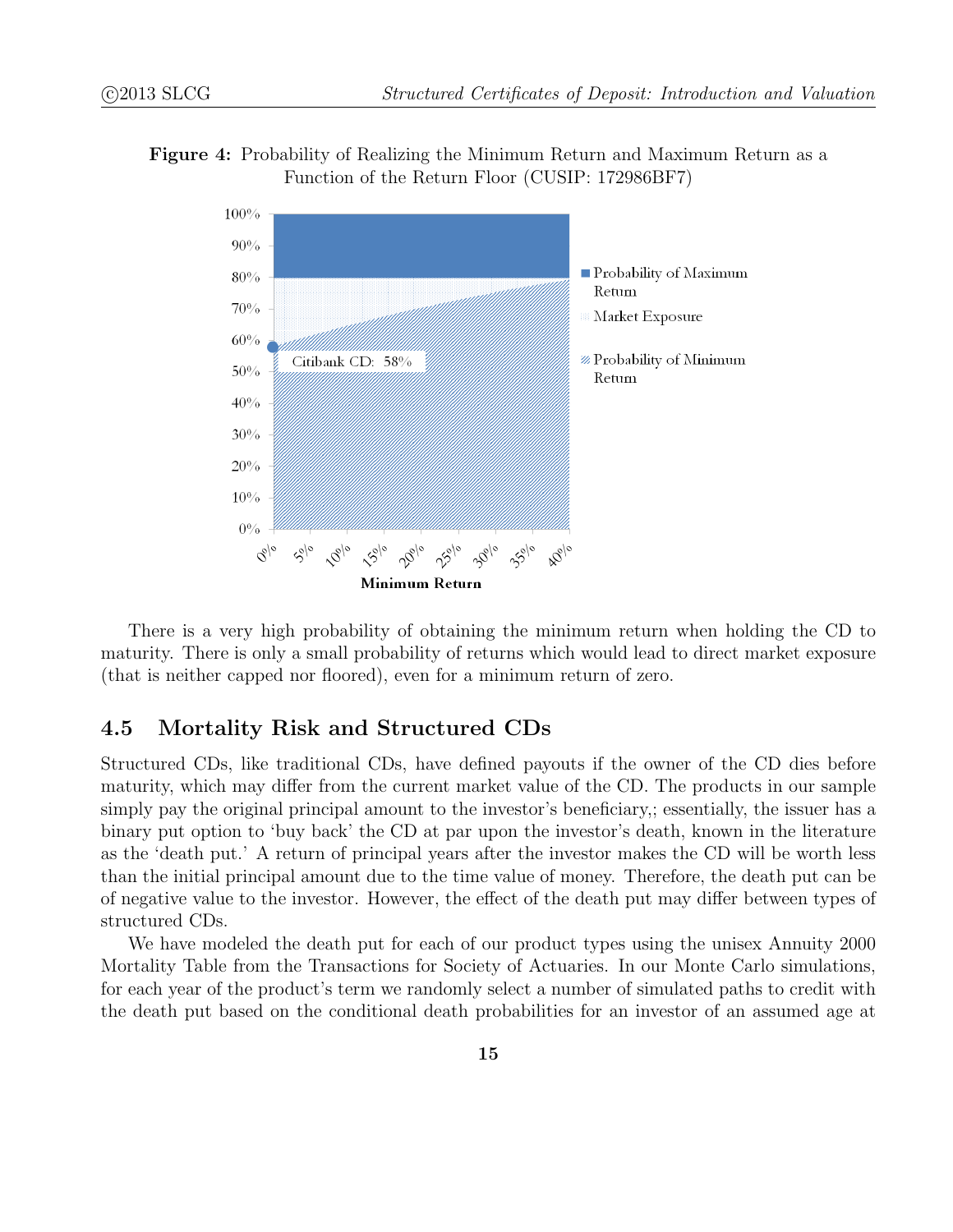purchase. We then re-run our simulations for ages between 25 and 85. Figure [5](#page-15-0) shows the average value of each of the four types of structured CDs described above for investors of varying ages.

<span id="page-15-0"></span>



To clarify Figure [5,](#page-15-0) an average vanilla structured CD is worth approximately \$96.55 to a 25 year old investor. To an 85 year old investor, the average vanilla structured CD is worth approximately \$95.47 – approximately 110 basis points less. So the curve for the vanilla structured CD in Figure [5](#page-15-0) slopes downward from the 100% value to the terminal value of 98.9%. Table [3](#page-16-0) summarizes the average valuation (weighted by issue size), given an investor age, for each product type.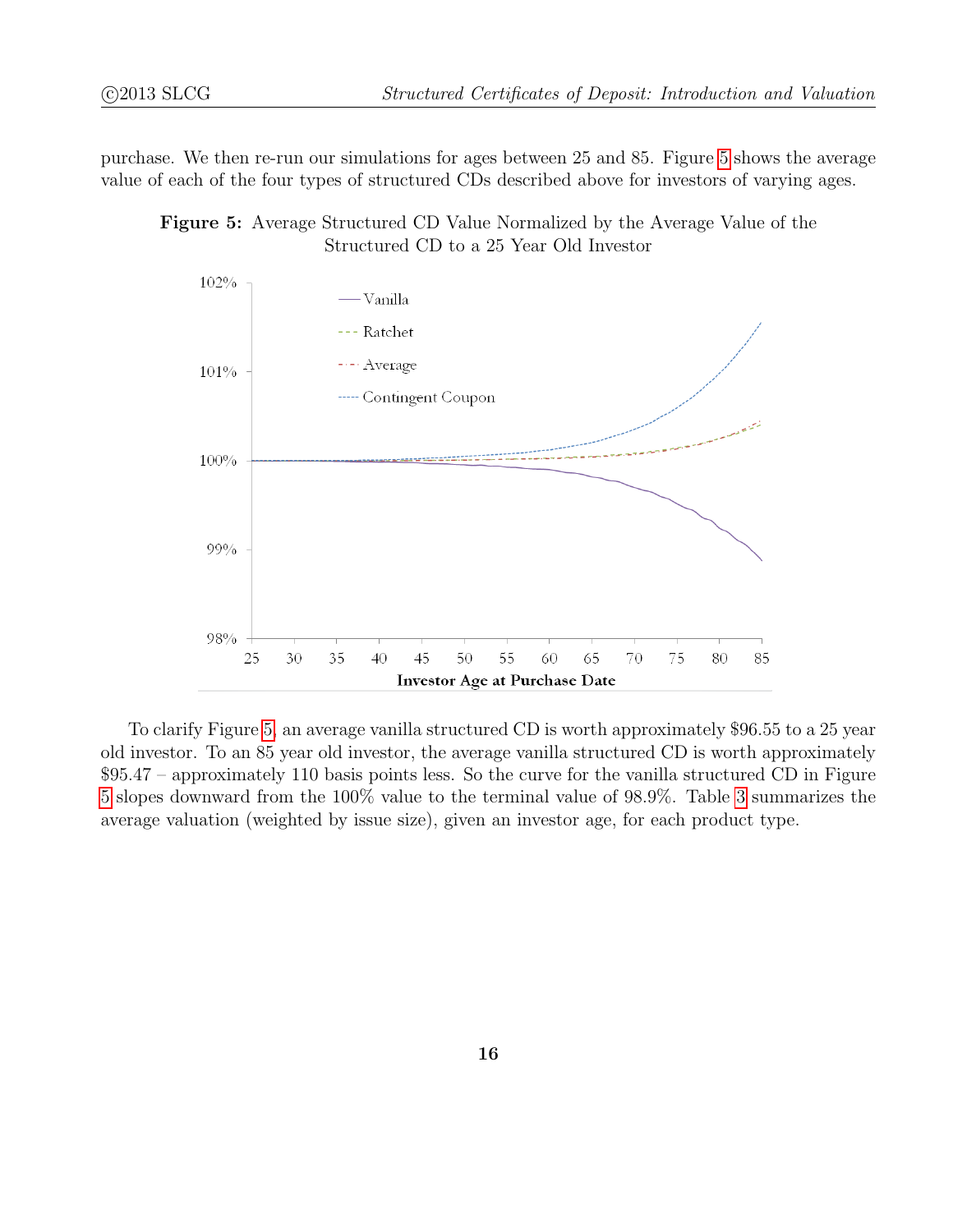|                                                                                                                                                                                                                                                                                              | Investor Age |    |    |    |  |  |  |
|----------------------------------------------------------------------------------------------------------------------------------------------------------------------------------------------------------------------------------------------------------------------------------------------|--------------|----|----|----|--|--|--|
| Product Type                                                                                                                                                                                                                                                                                 | 25           | 45 | 65 | 85 |  |  |  |
|                                                                                                                                                                                                                                                                                              |              |    |    |    |  |  |  |
|                                                                                                                                                                                                                                                                                              |              |    |    |    |  |  |  |
|                                                                                                                                                                                                                                                                                              |              |    |    |    |  |  |  |
| $\begin{tabular}{l c c c c c} \hline Contingent Coupon CD&92.93\%&92.95\%&93.12\%&94.39\%\\ \hline \textbf{Rather CD} &96.16\%&96.17\%&96.21\%&96.56\%\\ \textbf{Average CD} &92.48\%&92.48\%&92.52\%&92.91\%\\ \textbf{Vanilla CD} &96.55\%&96.53\%&96.38\%&95.47\%\\ \hline \end{tabular}$ |              |    |    |    |  |  |  |

<span id="page-16-0"></span>

| <b>Table 3:</b> Weighted Average Structured CD Valuation (Percentage of Face Value) by |               |  |  |
|----------------------------------------------------------------------------------------|---------------|--|--|
|                                                                                        | Investor Age. |  |  |

For the vanilla structured CDs, the value decreases as a function of age because the payout at death is worth less than the crediting procedure would otherwise return. However, for the ratchet, average and contingent coupon types, the value actually increases with age. Effectively, crediting formulas in these products reduce investors' value more strongly than the time value of money. Therefore, a return of principal before maturity would be a more favorable outcome from the investor's point of view. For all product types, however, the size of the effect is small.<sup>[29](#page-0-0)</sup> Our results suggest that the death benefit is of little value to investors, and can be either positive or negative depending on product type.

#### 4.6 Summary of Valuation Results

We have valued a total of 303 structured CDs with aggregate face value of \$1.8 billion. This valuation sample accounts for roughly 15% of the structured CDs in our sample (12% by aggregate face value). Our results indicate that, on average, investors receive approximately 93.8 cents in value for each dollar invested in structured CDs.

Table [4](#page-17-0) summarizes our valuation results across product types. The size of the valuation sample is limited both by quality of the data and the idiosyncrases of individual products. For example, many products reference proprietary indexes for which there is little or no market information, such as those noted above from JP Morgan.

 $29$  The value for a 25 year old investor is only 1.1% higher for the vanilla products, 0.4% lower for the ratchet products, 0.5% lower for the average products, and 1.5% lower for contingent coupon CDs when compared to the value for an 85 year old investor.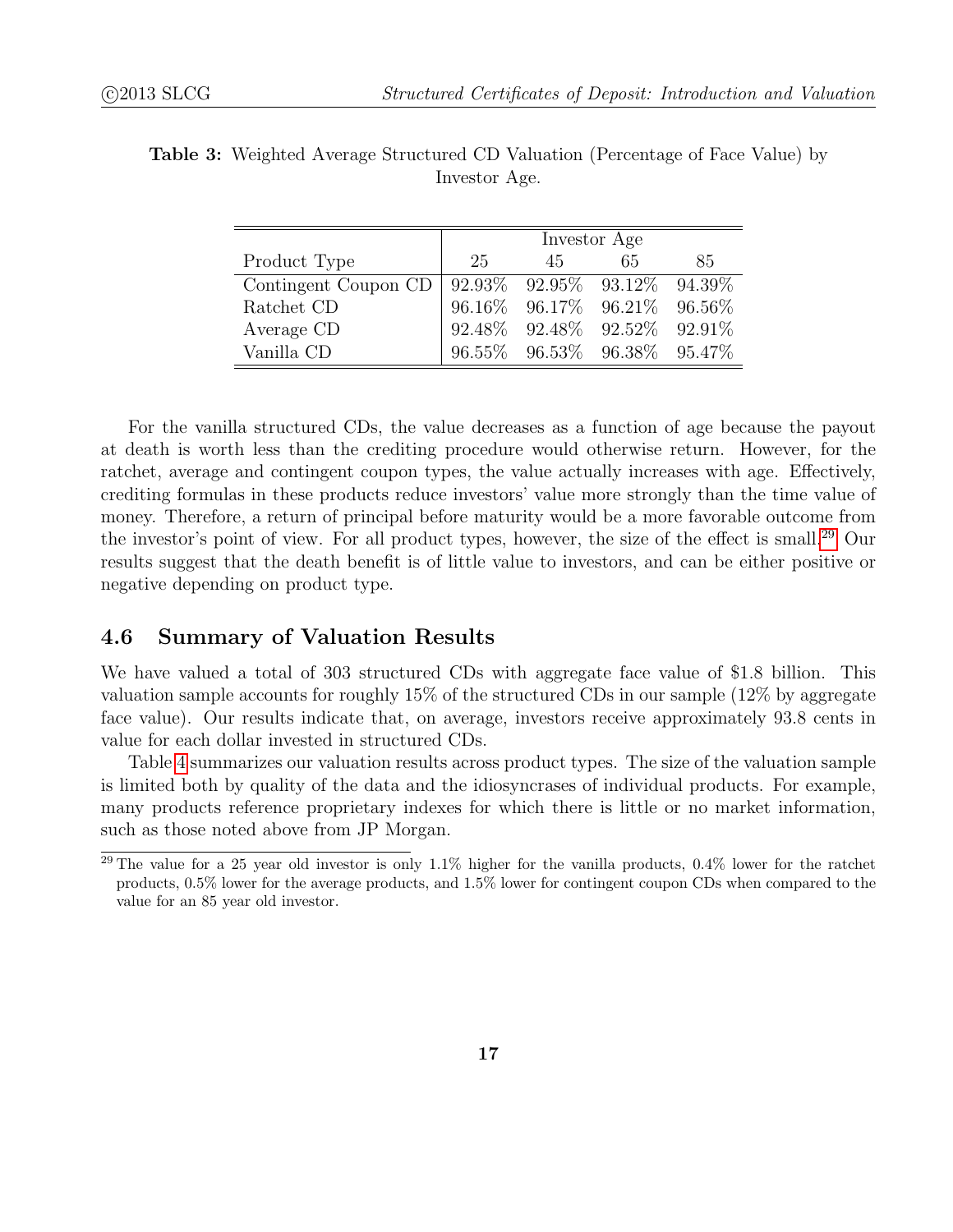<span id="page-17-0"></span>

|                      |        | Aggregate       | Average Initial | Percentage of  |
|----------------------|--------|-----------------|-----------------|----------------|
| Product Type         | Number | Face Value (MM) | Valuation       | Traditional CD |
| Contingent Coupon CD | 230    | \$1,028.0       | 93.18\%         | 92.44\%        |
| Ratchet CD           | 31     | \$308.2         | 96.23%          | 95.12%         |
| Average CD           | 28     | \$338.2         | 92.54%          | 93.28%         |
| Vanilla CD           | 14     | \$122.1         | 96.35%          | 97.03%         |
| <b>Total</b>         | 303    | \$1,796.4       | 93.80\%         | 93.37%         |

Table 4: Issue Date Weighted Average Fair Value by Product Type.

Table [4](#page-17-0) also summarizes the structured CD valuation as a percentage of contemporaneously issued fixed-rate CDs. The rates assumed for fixed-rate CDs is the national average rate given by the FDIC for the week that the structured CDs were priced. In the event that the term of the structured CD did not match that of a traditional CD reported by the FDIC, linear interpolation was used to determine the implied CD rate. With the exception of the average CDs, the other structured CDs were priced at significant discounts to contemporaneously issued fixed-rate CDs according to our valuation results.[30](#page-0-0)

Table [5](#page-18-0) summarizes the valuation results for our sample of structured CDs broken down by issuing bank.<sup>[31](#page-0-0)</sup> Average initial valuation is written as a percentage of face value. In the table, we also include the probability that an investor will realize the minimum return from investing in the products.[32](#page-0-0)

<sup>30</sup> http://www.fdic.gov/regulations/resources/rates/index.html

 $31$  For some smaller banks (e.g. Union Bank), CDS data is unavailable as of this writing. To include the effects of credit risk for these banks, we averaged the CDS rates for all banks that issued structured CDs within our sample.

 $32$  For these calculations, we exclude investors who have died during the term of the notes to estimate the probability of obtaining the minimum return (since these investors do not hold the CDs to maturity).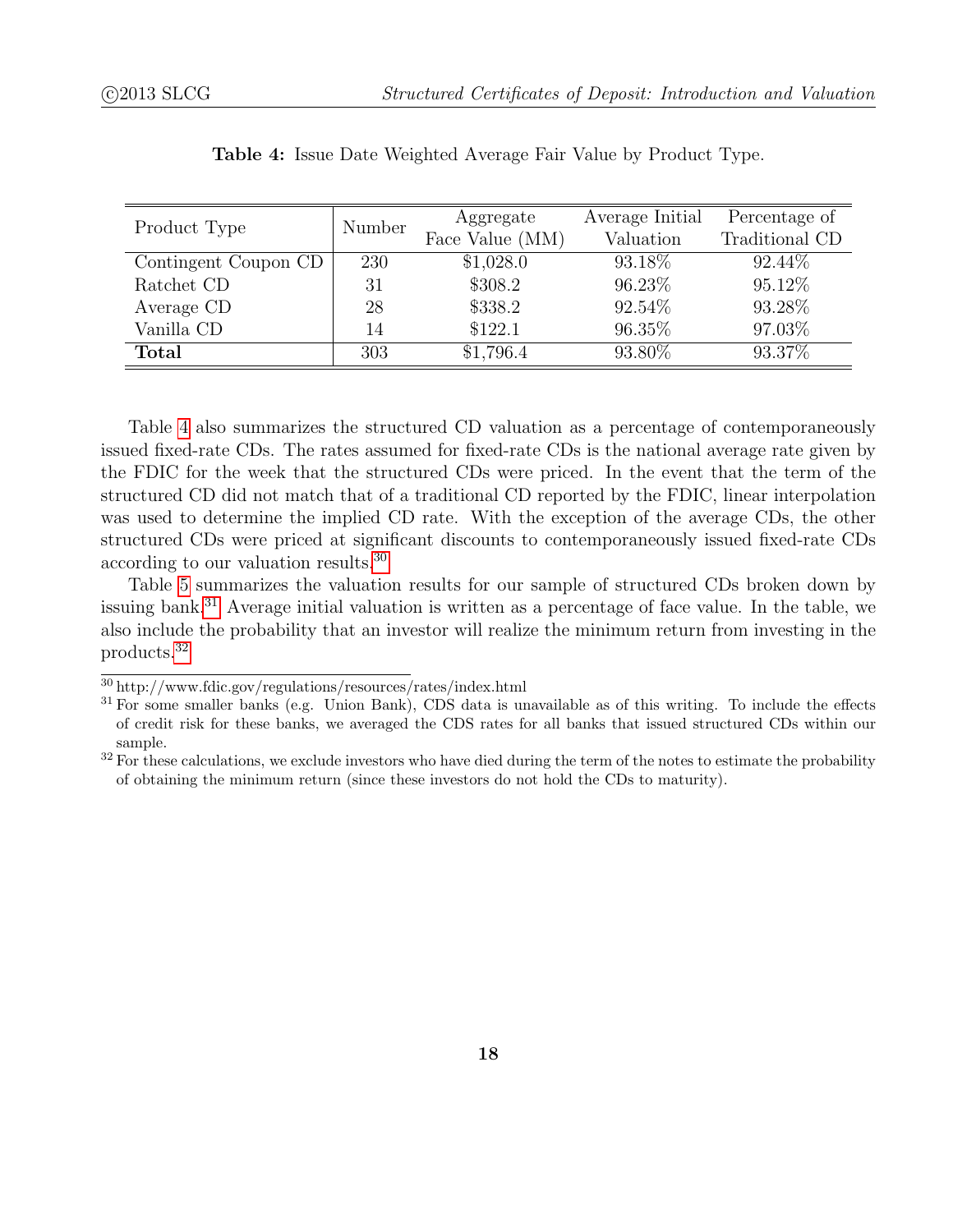<span id="page-18-0"></span>

|                        | Number         | Aggregate                    | Initial   | Probability of |  |  |  |  |
|------------------------|----------------|------------------------------|-----------|----------------|--|--|--|--|
| Issuer                 |                | Face Value (MM)              | Valuation | Minimum Return |  |  |  |  |
|                        |                | <b>Contingent Coupon CDs</b> |           |                |  |  |  |  |
| JP Morgan Chase Bank   | 194            | \$787.6                      | 93.28%    | 69%            |  |  |  |  |
| Barclays Bank Delaware | 31             | \$175.3                      | 94.10%    | 65%            |  |  |  |  |
| Citibank               | 3              | \$42.2                       | 90.77%    | 54%            |  |  |  |  |
| <b>HSBC</b>            | 1              | \$21.5                       | 86.86%    | 66\%           |  |  |  |  |
| American National Bank | 1              | \$1.3                        | 93.45%    | 66%            |  |  |  |  |
| Total                  | 230            | \$1,028.0                    | 93.18%    | 68%            |  |  |  |  |
|                        |                | Ratchet CDs                  |           |                |  |  |  |  |
| Barclays Bank Delaware | 12             | \$64.7                       | 94.43%    | 96%            |  |  |  |  |
| SunTrust Bank          | 11             | \$114.9                      | 97.33%    | 97%            |  |  |  |  |
| Union Bank             | 5              | \$123.2                      | 96.14%    | 95%            |  |  |  |  |
| JP Morgan Chase Bank   | 3              | \$5.4                        | 96.35%    | 98%            |  |  |  |  |
| Total                  | 31             | \$308.2                      | 96.23%    | $96\%$         |  |  |  |  |
|                        |                | <b>Average Return CDs</b>    |           |                |  |  |  |  |
| SunTrust Bank          | 17             | \$230.6                      | 93.03%    | 94%            |  |  |  |  |
| JP Morgan Chase Bank   | 9              | \$26.6                       | 89.81%    | 70%            |  |  |  |  |
| Wells Fargo Bank       | 1              | \$73.2                       | 92.83%    | 99%            |  |  |  |  |
| Citibank               | 1              | \$7.8                        | 84.81%    | $53\%$         |  |  |  |  |
| Total                  | 28             | \$338.2                      | 92.54%    | $93\%$         |  |  |  |  |
| Vanilla CDs            |                |                              |           |                |  |  |  |  |
| JP Morgan Chase Bank   | 6              | \$54.9                       | 95.48%    | 61\%           |  |  |  |  |
| SunTrust Bank          | 3              | \$25.6                       | 98.65%    | 76%            |  |  |  |  |
| Barclays Bank Delaware | $\overline{2}$ | \$16.3                       | 96.83%    | 62\%           |  |  |  |  |
| Citibank               | $\overline{2}$ | \$24.3                       | 95.67%    | 60%            |  |  |  |  |
| Wells Fargo Bank       | $\overline{1}$ | \$1.0                        | 93.86%    | 98\%           |  |  |  |  |
| <b>Total</b>           | 14             | \$122.1                      | 96.35%    | 64\%           |  |  |  |  |

#### Table 5: Issuer Structured CD Valuation Summary.

As discussed in the contingent coupon CD section, contingent coupon CDs can come in two varies: buffered and unbuffered. Table [6](#page-19-0) decomposes the valuation results across these two types.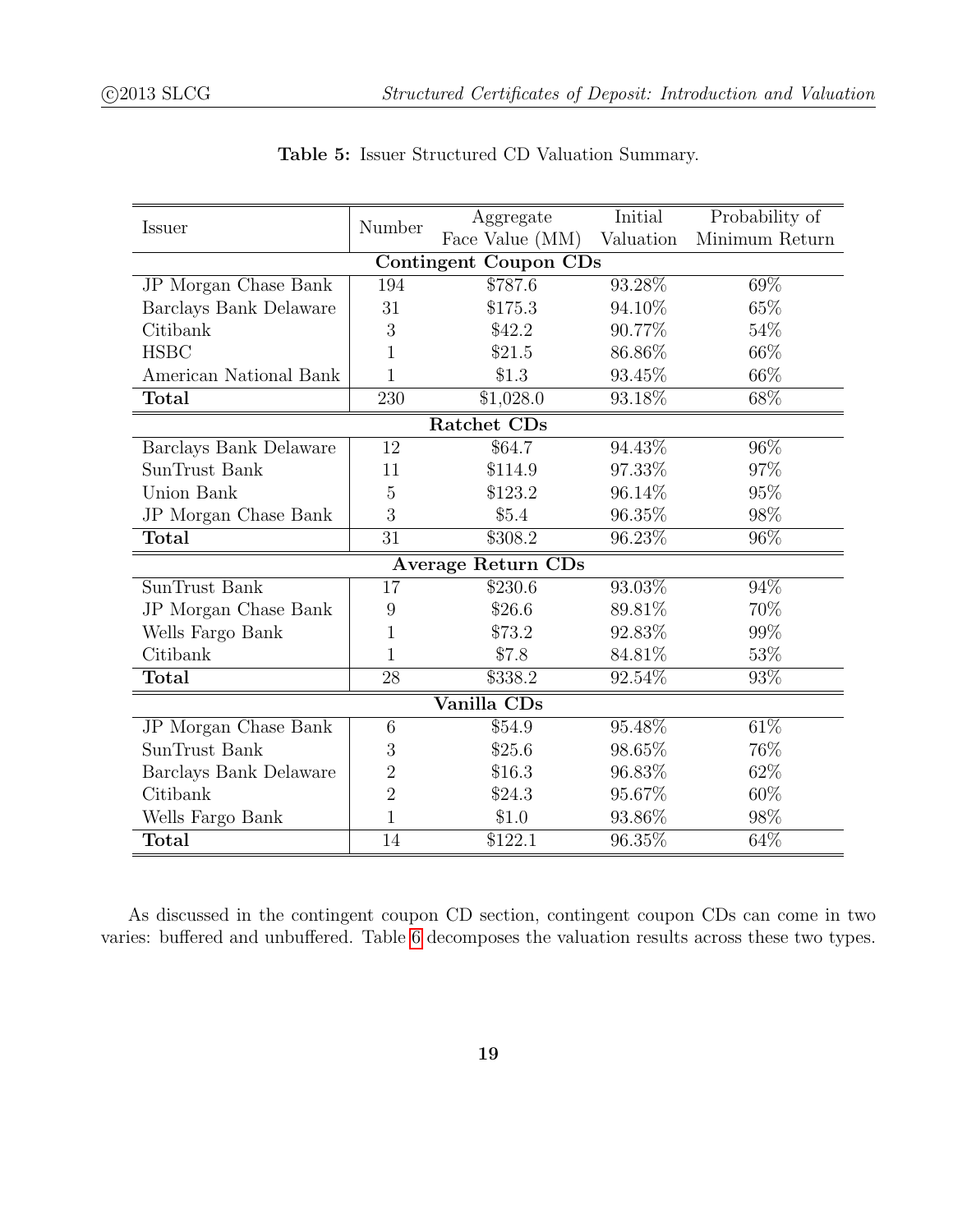|                 |        | Aggregate       | Initial   | Probability of |
|-----------------|--------|-----------------|-----------|----------------|
| Return Type     | Number | Face Value (MM) | Valuation | Minimum Return |
| <b>Buffered</b> | 196    | \$805.1         | 93.02\%   | 68\%           |
| Unbuffered      | 34     | \$222.9         | 93.78%    | 68%            |
| Total           | 230    | \$1,028.0       | 93.18%    | 68\%           |

<span id="page-19-0"></span>

|  |  |                  | <b>Table 6:</b> Valuation results for our sample of contingent coupon structured CDs with and |  |  |  |
|--|--|------------------|-----------------------------------------------------------------------------------------------|--|--|--|
|  |  | without buffers. |                                                                                               |  |  |  |

Our analysis suggests that these two types of contingent coupon CDs are comparably priced and that issuers likely lower the return cap to compensate for the presence of a buffer in the buffered version of the CDs.

In sum, these results show that structured CDs are priced at significant discounts to face value. As noted in the structured products literature, the difference between the fair value and the issue price is effectively an undisclosed additional charge by the issuer. While the amount of this charge varies by product type, it is approximately as large as the discounts observed in the structured product market.[33](#page-0-0) While structured CDs are often marketed as safe investments with additional market exposure, our results show that their unfavorable crediting formulas lead to both little market exposure and a high probability of below-market returns.

### 5 Discussion

In this paper, we review the market for and common features of structured CDs. We use a sample of products to provide aggregate data on this relatively obscure, yet very large financial market. We provide valuation procedures for several structured CD types included in our sample and value a variety of products based upon these procedures.

Our primary findings are that (1) structured CDs include payoffs to complex derivative positions; (2) structured CDs are worth significantly less than their issue price; (3) this mispricing is present across product types and issuers; (4) the crediting formulas in structured CDs have a high probability of crediting the minimum return; and (5) the death put can be of positive or negative value to the investor depending on product features and type. Each of these factors contribute to significant complexity in valuing these products. We find that most of the apparent benefits of structured CDs are illusory and overwhelmed by their inherent risks and embedded fees.

To our knowledge, our study is the first to examine the structured CDs market in detail, but is limited by the few publicly available sources for offering documents. In addition, there are a

<sup>33</sup> [Bloomberg Structured Notes Brief](#page-20-8) [\(f\)](#page-20-8)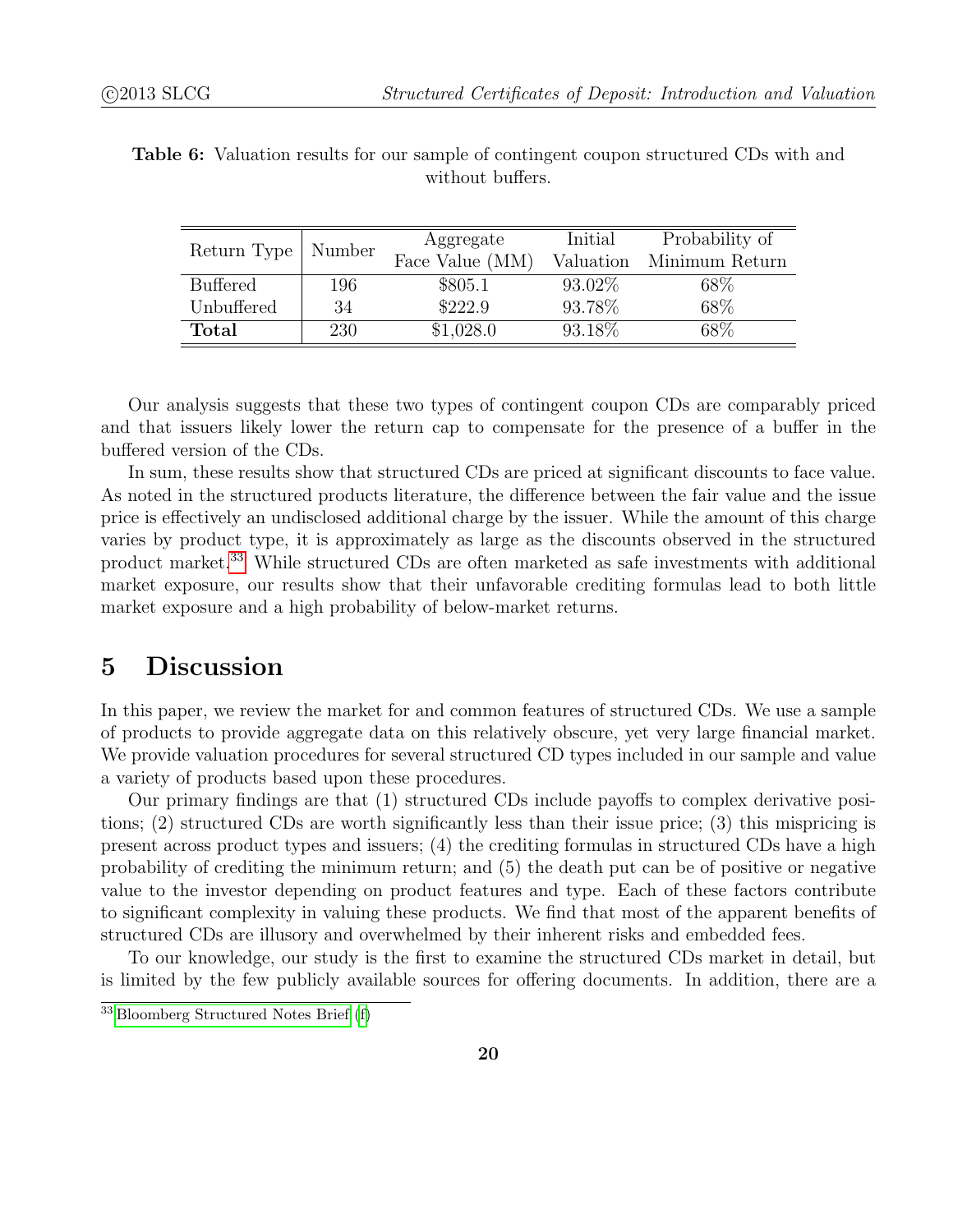significant number of products (even in our limited sample) that reference proprietary indexes for which there is little or no market data. This could represent an information asymmetry or conflict of interest between investors and issuers of these CDs. We have also noticed a variety of 'exotic' structured CDs that have extremely complex payout formulas and terms as long as 15 years. These may be fruitful topics for further research.

Because the structured CD market is entirely over-the-counter, customers may not be able to compare different offerings and make informed decisions about the relative value of a particular structured CD – even with information such as "comparable yields" or original issuer discounts. Structured CDs can be extremely complex investments and, in many ways, are just as complex as structured products, which are regulated much more stringently and do not enjoy taxpayer insurance. We think it worth careful consideration whether such products should be sold to retail investors, especially in an unregulated setting.

### References

- <span id="page-20-6"></span>F. Black and M. Scholes. The pricing of options and corporate liabilities. Journal of Political Economy, 81:637–654, 1973.
- <span id="page-20-1"></span>Bloomberg Structured Notes Brief. Bonacci of CD Funding Securities on popular kinds of structured CDs, growth in market. Bloomberg Structured Notes Brief, page 6, December 2011a.
- <span id="page-20-0"></span>Bloomberg Structured Notes Brief. David Fitzsimmons on choosing which structured CDs to sell and working with issuers. Bloomberg Structured Notes Brief, page 4, August 2011b.
- <span id="page-20-2"></span>Bloomberg Structured Notes Brief. Wells Fargo's Ginsburg on selling structured CDs to crisisweary investors. Bloomberg Structured Notes Brief, page 4, July 2011c.
- <span id="page-20-3"></span>Bloomberg Structured Notes Brief. Stoddart of Capital Investment Marketing on selling structured CDs through bank branches. Bloomberg Structured Notes Brief, page 5, November 2011d.
- <span id="page-20-4"></span>Bloomberg Structured Notes Brief. Barclays's Wu and Gordon on commodities, CDs and selling in latin america. Bloomberg Structured Notes Brief, page 5, June 2011e.
- <span id="page-20-8"></span>Bloomberg Structured Notes Brief. Banks are inconsistent on new sec disclosure rules. Bloomberg Structured Notes Brief, pages 3–5, June 2013f.
- <span id="page-20-7"></span>M. Bouzoubaa and A. Osseiran. Exotic Options and Hybrids: A Guide to Structuring, Pricing and Trading. Wiley Finance, 2010.
- <span id="page-20-5"></span>D. Chance and J. Broughton. Market index depository liabilities: Analysis, interpretation, and performance. Journal of Financial Services Research, 1:335–352, 1988.